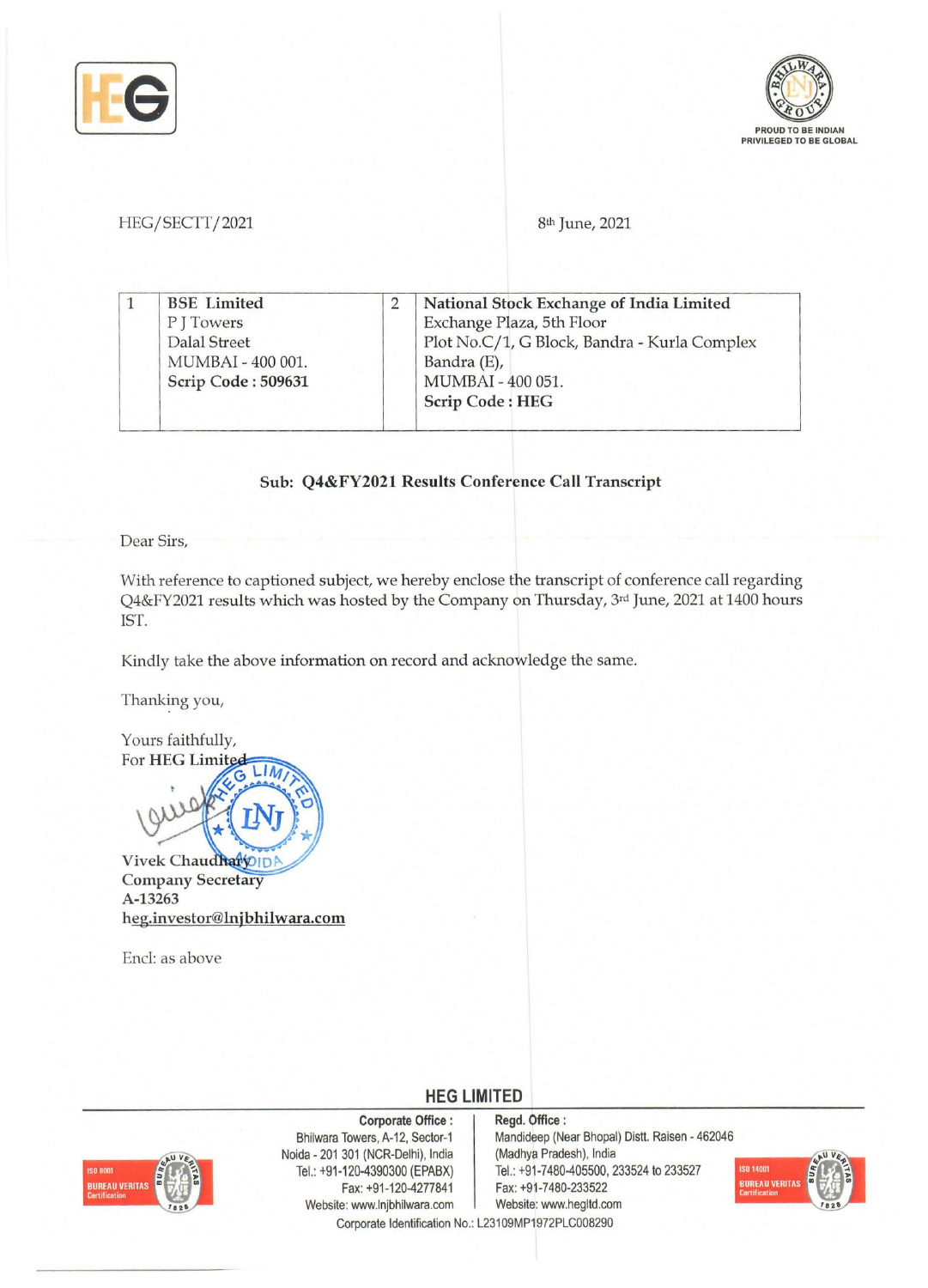

## "HEG Limited Q4 FY'21 Earnings Conference Call"

## **June 3, 2021**



**MANAGEMENT: MR. RAVI JHUNJHUNWALA – CHAIRMAN, MANAGING DIRECTOR & CHIEF EXECUTIVE OFFICER, HEG LIMITED MR. MANISH GULATI – EXECUTIVE DIRECTOR, HEG LIMITED MR. OM PRAKASH AJMERA – GROUP CHIEF FINANCIAL OFFICER, HEG LIMITED MR. GULSHAN KUMAR SAKHUJA – CHIEF FINANCIAL OFFICER, HEG LIMITED MODERATOR: MR. NAVIN AGARWAL – HEAD, INSTITUTIONAL EQUITIES, SKP SECURITIES LIMITED**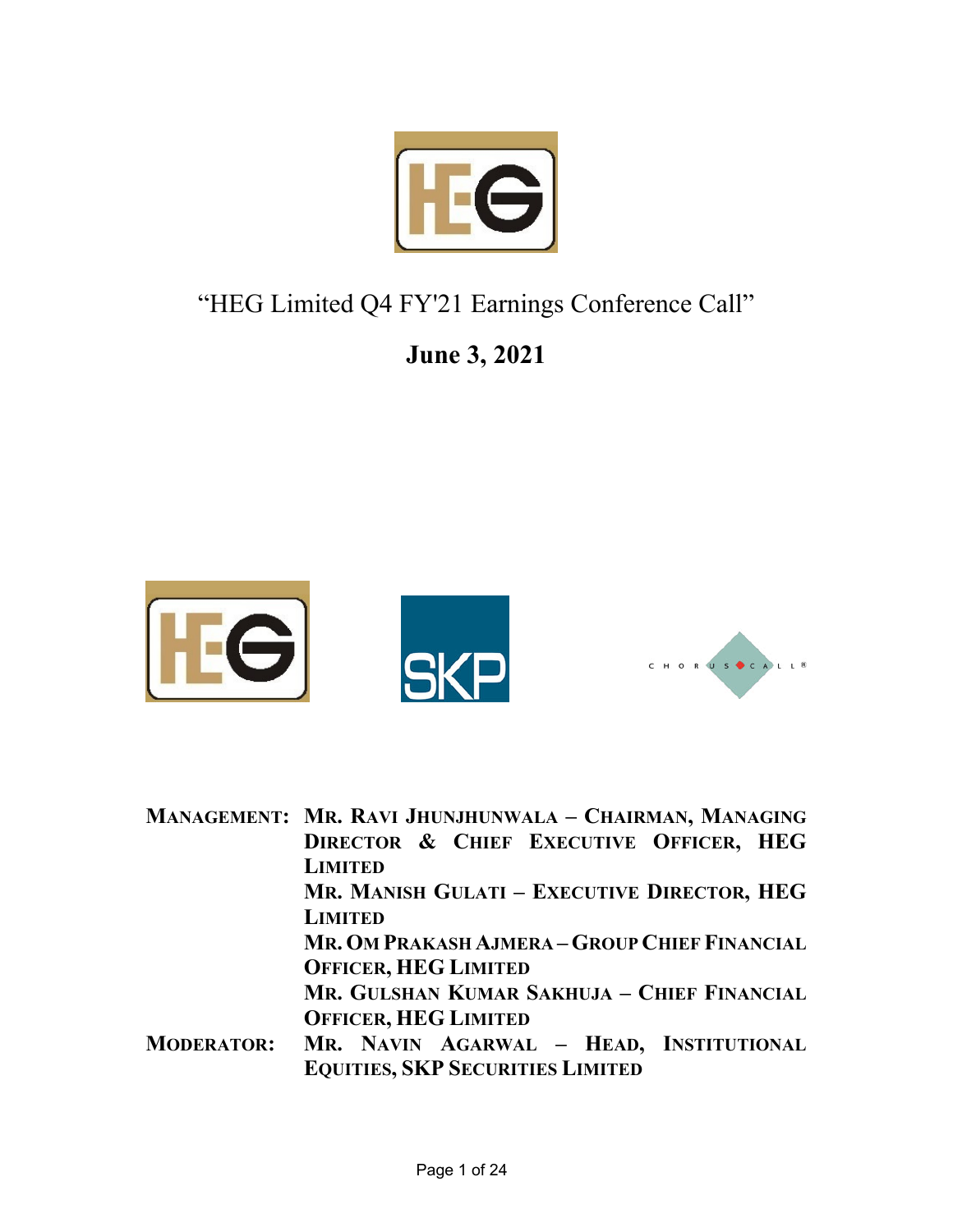

- **Moderator:** Good day, ladies and gentlemen, and welcome to HEG Limited Q4 & FY'21 Earnings Conference Call. As a reminder, all participant lines will be in the listen-only mode, and there will be an opportunity for you to ask questions after the presentation concludes. Should you need assistance during the conference call, please signal an operator by pressing '\*' then '0' on your touchtone phone. Please note that this conference is being recorded. I now hand the conference over to Mr. Navin Agarwal, Head, Institutional Equities at SKP Securities Limited. Thank you, and over to you, sir.
- **Navin Agarwal:** Good afternoon, ladies and gentlemen. On behalf of all of us at SKP Securities, it is my pleasure and privilege to welcome you to this Financial Results Conference Call with the Leadership Team at HEG Limited. We have with us Mr. Ravi Jhunjhunwala – Chairman, Managing Director and CEO of HEG Limited, along with his colleagues, Mr. Manish Gulati – Executive Director; Mr. Om Prakash Ajmera – Group CFO and Mr. Gulshan Kumar Sakhuja – CFO.

 We will have with the Opening Remarks from Mr. Jhunjhunwala, followed by a Question-and-Answer Session. Over to you, Mr. Jhunjhunwala for your Opening Remarks. Thank you.

**Ravi Jhunjhunwala:** Friends, good morning, good afternoon and welcome to our Q4 & Full Year 2021 Concall. As you are all aware, India is reeling through the second wave of COVID pandemic. We have given top priority to the safety of our employees and put stringent controls at work places and offices including social distancing, use of mask, sanitizing, vaccination, extensive use of online interactions, work from home, etc., The outcome of that has been that today after initial spurt of cases at a plant in end-April early-May, we have no active cases at all at our plant currently.

> Our results in this quarter were significantly better than the previous quarters and sales volumes were highest among all the four quarters of the year. I just like to explain to you. Our production cycle to produce electrodes is a very long one which is anywhere around six weeks to as long as four to five months for certain products. Along with this, our main raw material needle coke is imported all the way from US, UK or Japan. A combination of these two means that at any given time we do have to carry substantial stocks of not only the raw material but we always have to carry a large stock of work-in process also at different stages of production.

> As you all know, the electrode prices as well as needle coke prices were very high about six to eight quarters ago when it started to drop steeply. This means that we have to write-off large chunk of money in the past few quarters as we may be carrying large amounts of raw material and WIP at a time when electrode demand started to fall steeply, leading to a decline in selling prices, resulting into company incurring heavy losses and according to the accounting practices, revalue all the stocks.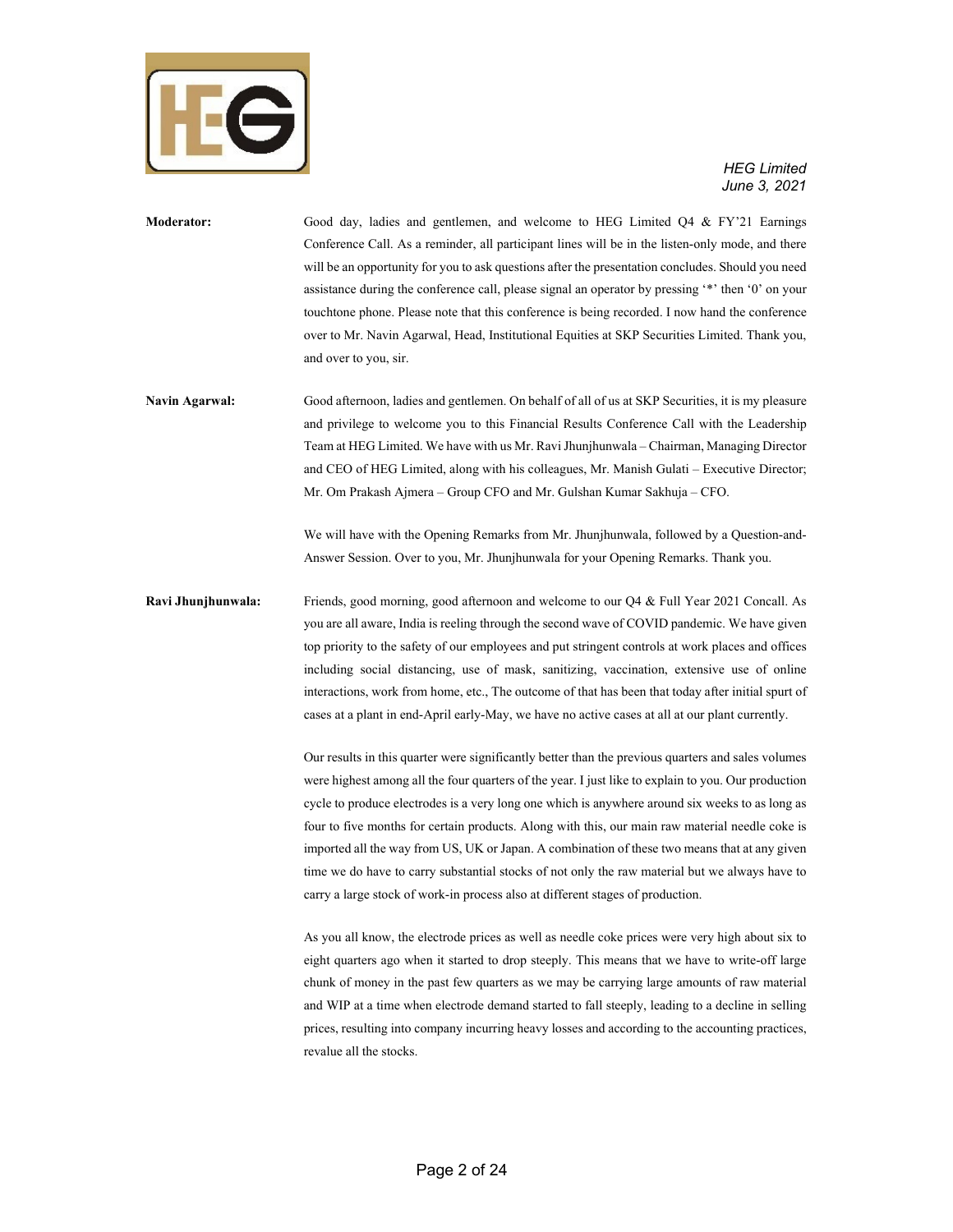

With a strong rebound in the world economy including India post the first wave of COVID, especially in the steel sector, electrode demand started to pick up in the last quarter which saw the highest volume sales in the last year along with bottoming out of selling prices.

As far as IMF latest announcements, the global economy had shrunk by 3.3% in 2020 and is now projected to grow at about 6% in 2021, moderating to about 4.5% next year in '22.

As you all know, steel has a very high correlation with the GDP growth in most of the countries. Steel demand has been severely impacted in the last year but was fortunate enough to end with the minor contraction of just about 0.2% towards the end of 2020. Steel prices not only in India but around world have witnessed a continuous increase in the past few quarters and current rolling prices are at all time high levels.

With the world without China producing about 47% of its steel through electric arc furnaces, which is what our target customer base is, it has a direct bearing on the demand of electrodes which has been going up quarter-after-quarter.

We have now fully exhausted our high cost of inventory, WIP, needle coke, while we're seeing a steady increase in the demand of our products month-after-month.

As you are aware, we sell our products to more than 30-countries with two-thirds of our production being exported, we are very well positioned to cater to the increasing demand of our products in future.

You are also aware that we had announced expansion of our 80,000 tons plant to 100,000 tons in November 2018. Fortunately, we had ordered most of our long delivery equipment before the COVID first struck in the last week of March, April 2020.

Construction activities had started in full swing in early 2020, but it did get impacted for a couple of months last year as well as about a month or so during the second wave of COVID last month. However, we still believe that the time loss would be minimal and we should be out in the market with our expanded quantities by the end of calendar year 2022 or at the latest early 2023. This is more or less what we had initially targeted for. So, the loss of time is very-very minimal, maybe a month or two, but all the equipments are coming at that time, only loss of these couple of months because of the COVID striking last year as well as this year.

We have been lucky with the timing of our expansion. When the world is seeing a very strong demand of steel and consequently electrodes, while except HEG, no other western graphite company has announced any expansion whatsoever.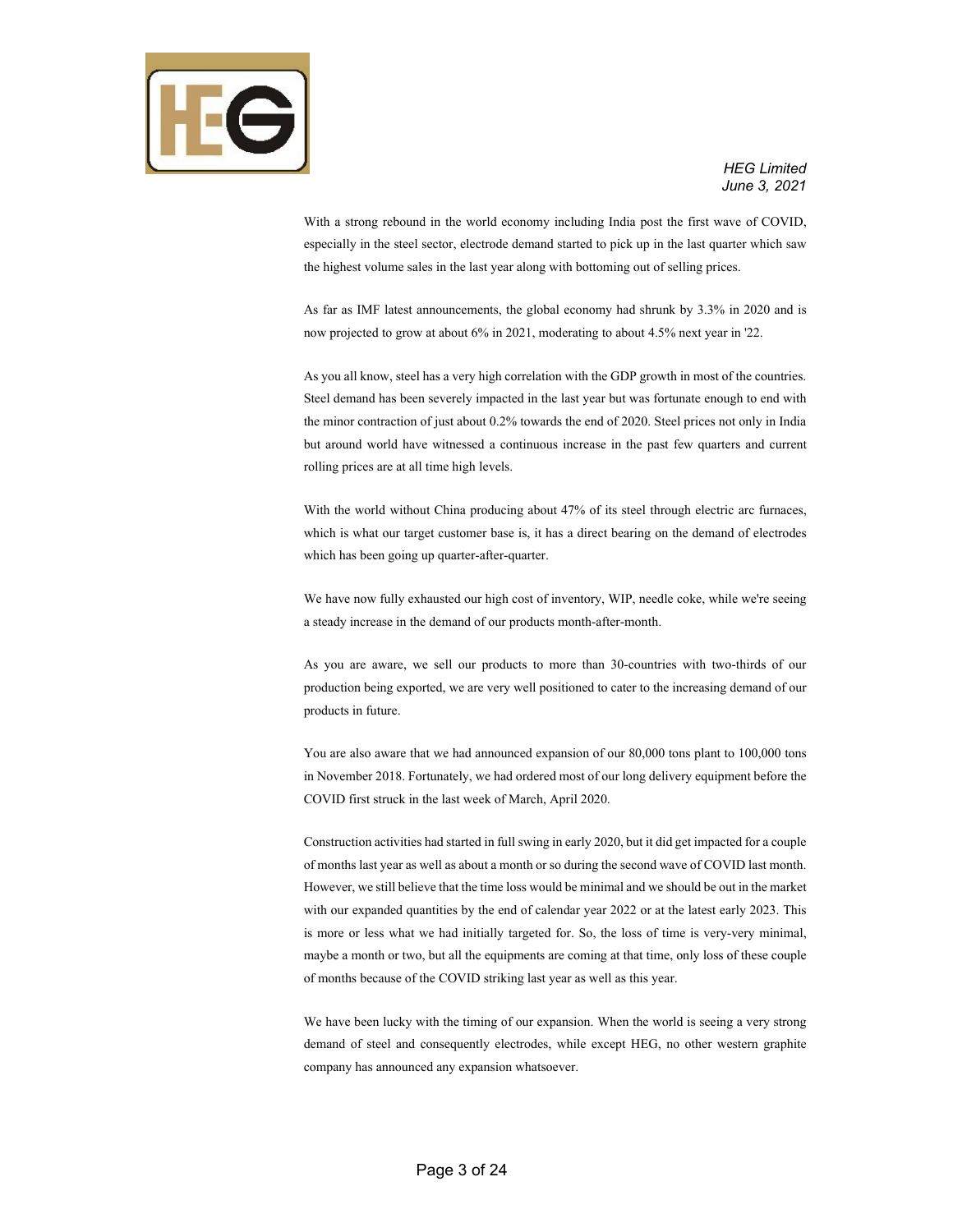

Now, turning to a couple of important announcements which we have seen in the last two months or so coming out of China. China's medium term goals of emission reduction and restricting steel production continues. They started by cutting inefficient steel capacity in one particular area near Beijing called Tangshan in February '21. They announced reduction of 38 million tons of blast furnace activities and they will target fresh round of steel capacity cuts to eliminate old and inefficient steel capacity and update them with efficient and less polluting capacities like electric arc furnaces to reduce carbon emissions.

More important than that is China has announced removal of a 13% VAT rebate on exports of 146 steel items and abolished import duty of 2.5% on pig iron, crude steel and scrap from 1st of May. Obviously, both of these mean good for electric arc furnace industry and consequently the electrode industry. These measures will assist rest of the word where 47% of steel comes out of electric arc furnace in creating new opportunities for expanding steel production.

In addition to above, China is also mulling an export duty on some finished steel items in a bid to further restrict export of steel and control inflation. This will achieve dual goals of Chinese government; one, further discourage steel exports and potentially reduce production, which will indirectly or directly help other parts of the world, all the other countries except China build more capacity and work at higher capacity utilization. And as I said, 47% of that steel comes out of electric arc furnace. Number two, increase domestic availability of steel and deflate domestic prices of steel in China.

As per the Chinese Iron and Steel Association's Chairman, the Chinese government aims to eliminate old and inefficient 236 million tons of crude steel capacity during its 14<sup>th</sup> five year plan from 2021 to 2025. So, you will all realize 236 million tons is a number which is like 2.5x more than the second largest country in the steel which is us, India. So, we're talking of some very-very large number here.

China also plans to update 221 million tons of capacity during the same time to reduce carbon emissions. At the cost of repetition, I'll again remind you that electric arc furnace emits onefourth of carbon emissions for the extent of steel produced as compared to the blast furnace.

Meanwhile, the Ecology and Environment Ministry of China has announced that it will strengthen controls on energy-intensive polluting industry such as steel and aluminum to promote low carbon developments. All above development bodes well for steel production specially the electric arc furnace industry and consequently, the electrode demand from the rest of the world likely to go up. WSA, World Steel Association in its recent short range outlook forecast, that is the current year 2021, the world steel production is likely to grow by a sharp 5.8%.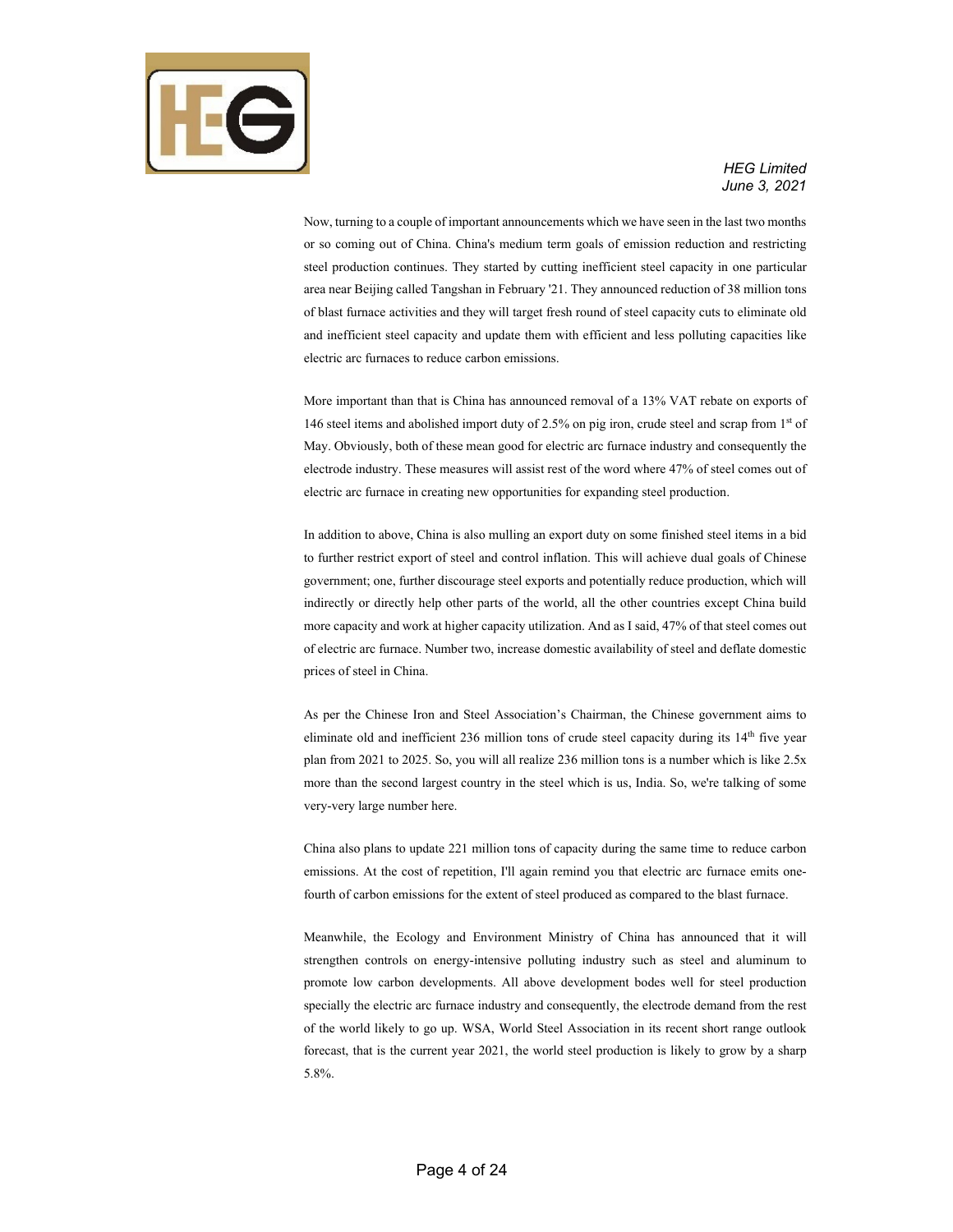

Going forward into the next few quarters for our company, we see a robust demand for our products all over the world and with our strong presence in most of the large steel producing countries, we are very well positioned to take advantage of this specially with the single largest plant of electrodes in the world that we have and the economies of scale that it offers which will further get strengthened in about eighteen months' time when our capacity goes up by about 25%.

With our four decades of experience in the international businesses, we expect to be a Supplier of Choice to our global and Indian customers.

With this, I would now hand over the floor to our CFO, Gulshan to take you through the Financial Numbers and then I along with our Executive Director, Manish Gulati and our Group CFO, Mr. Ajmera will be very happy to answer any query that you might have.

Over to you, Gulshan.

**Gulshan K Sakhuja:** Thank you, sir. Good afternoon, friends. I will now briefly take you through the company's operating and financial performance for the quarter and year ended 31<sup>st</sup> March 2021.

> For the quarter ended March '21, HEG recorded a revenue from operations of Rs.380 crores as against Rs.320 crores in the previous quarter and Rs.270 crores in the corresponding quarter of the last financial year. Revenue for the year saw a decrease of 42% to Rs.1,256 crores vs Rs.2,149 crores in the previous year. The performance was encouraged by improvement in volume which was offset by the lower realization as pricing continue to remain under pressure during the year. EBITDA including other income stood at Rs.20 crores in the quarter as against Rs.24 crores of previous quarter and a loss of Rs.455 crores in the corresponding quarter of last financial year. EBITDA also saw a decline of 51% on year-on-year basis to Rs.54 crores vs Rs.138 crores in the previous year on account of lower sales realization.

> The company recorded a net loss of Rs.7 crores in the quarter as against profit of Rs.5 crores in the previous quarter and a loss of Rs.366 crores in the corresponding quarter of the last financial year. Further, profitability was on a muted side in Q4 of FY'21 because the company in accordance with the amended provisions of corporate social responsibility which mandates incurring of 2% of the average profit of three financial years, has incurred expenditure amounting to Rs.34.85 crores during the quarter ended 31st March 2021. Rs.0.14 crores during the quarter ended 31<sup>st</sup> December 2020 and Rs.41.86 crores during the financial year ended 31<sup>st</sup> March 2021 which has been included under the head other expenses in the published results. Furthermore, the company is eligible for various export incentives on the exports made. The Central Government of India had announced a new scheme of remission of duty and taxes on export product which has replaced the existing MEIS Scheme w.e.f. 1<sup>st</sup> Jan 2021. As the rates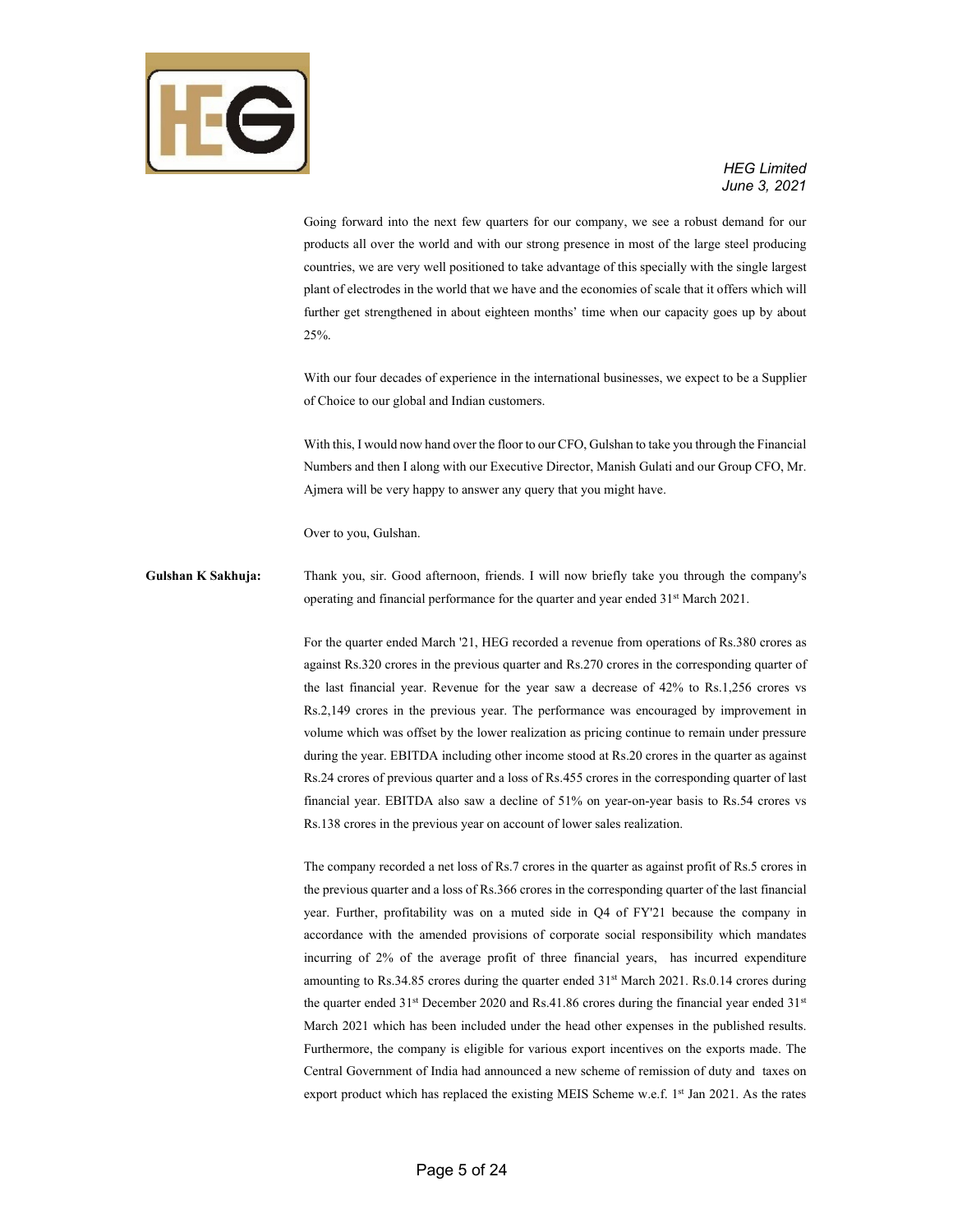

under RoDTEP have not been announced till date, the income on account of export incentives under the new scheme has not been recognized for the quarter ended 31<sup>st</sup> March 2021.

With respect to direct taxation, the company during the financial year ended 31<sup>st</sup> March '20 had elected to exercise the option permitted under Sec. 115BAA of Income Tax Act as introduced by taxation laws. Accordingly, the company had recognized provision for income tax and remeasured its deferred tax liability on the basis of rate prescribed in the said section. It has resulted in a reversal of deferred tax liability, amounting to Rs.32.66 crores and the impact of this change had been recognized in the year-ended 31<sup>st</sup> March 2020. Therefore, the income tax expense for the year ended 31<sup>st</sup> March 2021 is not comparable with the income tax expenses of the previous year ended 31<sup>st</sup> March 2020. Effective tax rate applicable to the company stood at 25.17%.

The company is operating its business by optimal utilization of available financial resources and also implemented stringent cost control measures across the organization to conserve cash. The company is long-term debt free and having a **treasury** size of nearly Rs.1,500 crores as on 31<sup>st</sup> March 2021, yielding average return of approximately 6% per annum.

Further, the board of directors have recommended a dividend at the rate of Rs.3 per equity share of the face value of Rs.10 each which is subject to approval of shareholders at the ensuring annual general meeting.

We would now like to address any questions or queries you have in your mind. Thank you.

**Moderator:** Thank you very much, sir. We will now begin the question-and-answer session. The first question is from the line of Rahul from Sumitomo Capital. Please go ahead.

**Rahul:** Firstly, I know you don't talk about prices but like could you speak about how the trends have been for both electrode and needle coke say like if it was ex-last quarter how it is currently in both domestic and exports market?

**Ravi Jhunjhunwala:** As you rightly said, we don't discuss prices specifically but as I alluded in my opening remarks, prices are going up and they are going up practically every quarter. And in the current situation, we can't even bid for more than a quarter prices, whether it is an Indian market or international prices because our needle coke prices also changes every quarter. So, unless we are aware about the needle coke prices, itbecomes almost impossible for us to announce in advance about electrode prices. But as I explained a minute ago, it's a very peculiar industry where raw material is all imported, so necessarily, you have to keep fairly large stock of at least two to three months. Secondly, given the long process cycle that we have, four, five weeks to four to five months, at any particular time, on any particular day, whether it is a good day or a bad day, whether it's a high market or a low market, we will always have this problem in this industry. So, currently,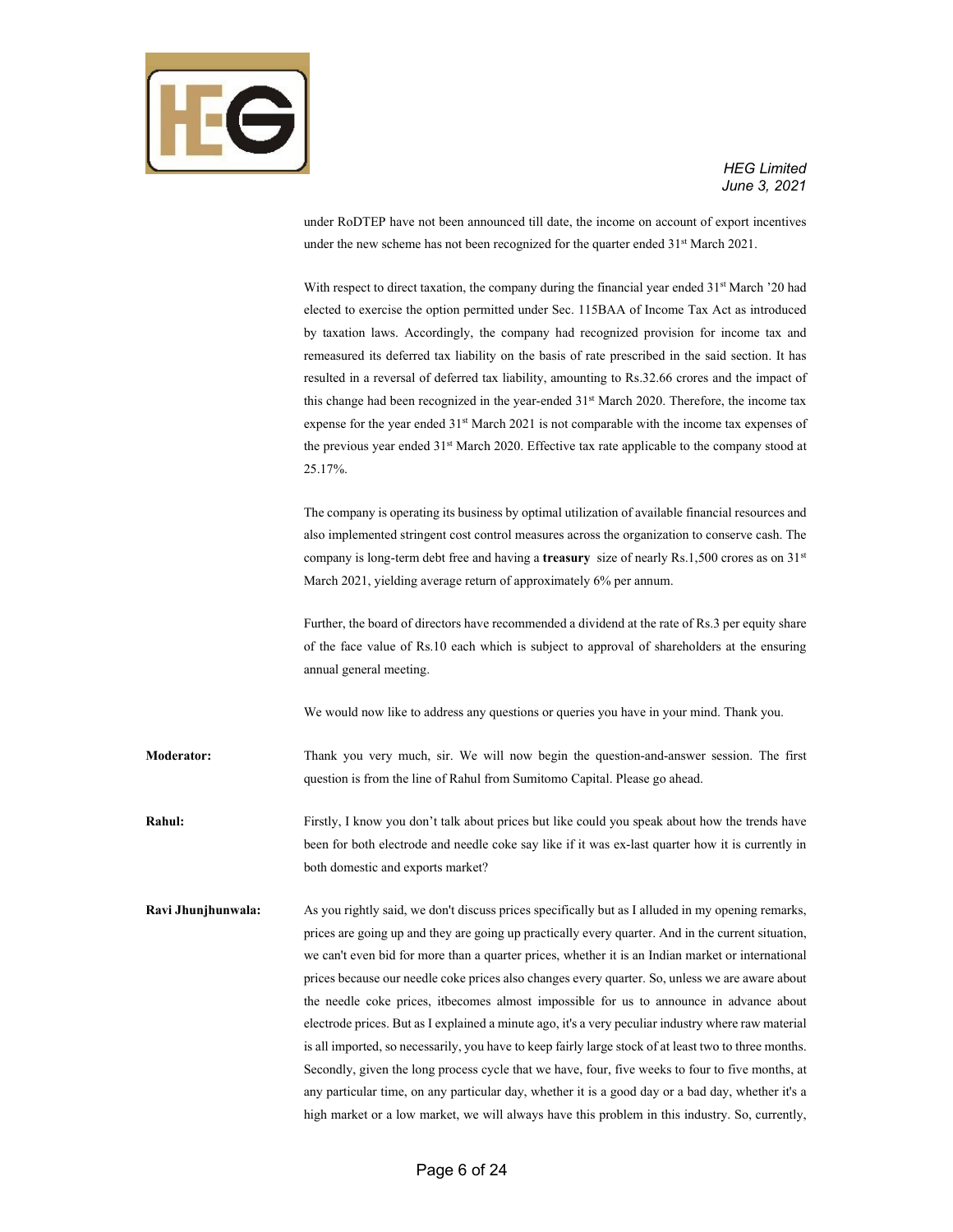

we are in a positive situation because we have reasonably priced needle coke, we have reasonably priced WIP. So, if the prices are going up, our margin increase but again it's a matter of time, I mean, three months, six months, nine months, again, the months we lost, these stocks obviously we will again get back to selling at a higher price or low price, whatever is the needle coke price, I mean, our prices will always be dictated by cost of needle coke.

- **Rahul:** Sir, just to follow up on the answer you gave, so like how are you booking the contracts right now – is it only the volumes that we are booking or it's both volume and price we are booking? And if it's just volumes then could you give us like how much percentage of the capacity is being booked for FY'22?
- **Ravi Jhunjhunwala:** See, generally, as I explained, in this industry you more or less book on a quarterly basis except some very specific countries and within those specific countries, some very specific customers who tend to only buy on annual basis. The trend is that you normally talk about a quarterly price. So, giving you a very clear answer is really not possible. And as far as domestic market is concerned, there are a very few electric arc furnace companies so to say. So, there is no longterm commitment but you know more or less, I mean, what your market share is with the customer A and B and C. So, assume going forward that we will retain that customer and we will keep selling in the x-quantity that he used to buying from us. In the international market, it's slightly longer because obviously, it takes time. But your shipment let us say for July, August, September, we are right now in the middle of negotiating for the shipments of electrodes in Indian market as well as export market.
- **Rahul:** But could you give a sense like for the July, August, the second quarter because your factories would also be operational now, how much percentage, what kind of utilization levels you would be running on and of that utilization levels, how much would have been booked by now?
- **Ravi Jhunjhunwala:** I will ask Manish to answer to that. He is more on the ground than me, but today, to give you a very clear straight answer, selling the volume is not a problem, so if we produce at 80% or 85% or 90%, selling that 85%, 90% is not an issue, the issue is just pricing. So, again to clarify, suppose if we have not booked that 80%, 85%, 90% now, we are not going to lose out on our dispatches in that quarter, I mean, we are confident that we will be able to sell everything that we produce.
- **Rahul:** The other follow-up would be on the needle coke. So, like in the last super cycle or up cycle that we saw, there was a shift of needle coke towards EV battery manufacturing as well which I believe faded away. So, like how is the current scenario like how difficult it is to get needle coke?
- **Ravi Jhunjhunwala:** See, I like to clarify, it's not exactly right what you just said, I mean, while some quantity of the needle coke that we buy, while some quantity of that goes into the battery, it's not a very large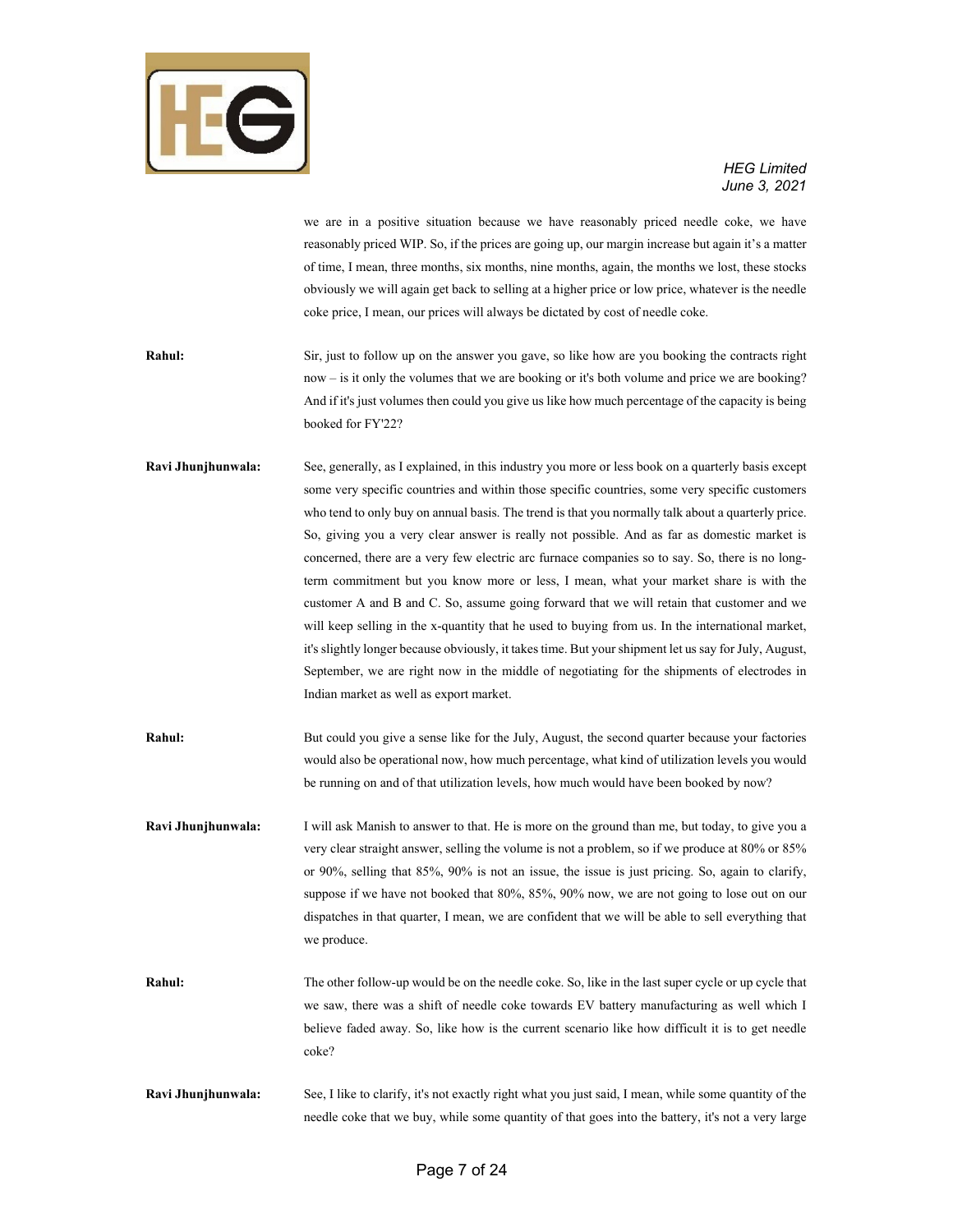

# *June 3, 2021*

|                       | volume. So, it's not exactly the same product that we are talking about. Every needle coke<br>producer has a capacity for needle coke for the graphite industry. Also, has a capacity which is |
|-----------------------|------------------------------------------------------------------------------------------------------------------------------------------------------------------------------------------------|
|                       | dedicated let's say to the battery. And it is not very easily switchable from A to B. So, if the                                                                                               |
|                       | market is extremely strong for let's say the graphite industry, all that capacity would be dedicated                                                                                           |
|                       | to the graphite industry. If the graphite industry is not doing well and the EV industry is doing                                                                                              |
|                       | extremely well, then a part of that needle coke which is meant for electrode would go to the                                                                                                   |
|                       | battery garage. So, it is not really comparable of the same quality and the same product.                                                                                                      |
| Rahul:                | With the change in the US government, are there any talks about removal of the sanction on                                                                                                     |
|                       | Iran? Like would we be anytime seeing some dispatches to Iran?                                                                                                                                 |
| Ravi Jhunjhunwala:    | We are hearing the same thing that you hear from the press. I mean, it's a matter of time, maybe                                                                                               |
|                       | a month, maybe two months, we don't have any more information than any one of you have. Of                                                                                                     |
|                       | course, it's on the way, it will go out.                                                                                                                                                       |
| Rahul:                | Sir, could you remind us, when you supplied last, how much quantity was supplied to Iran?                                                                                                      |
| <b>Manish Gulati:</b> | In good times, Iran was one of a very significant customer and we went up to the extent of even                                                                                                |
|                       | supplying 10% to 12% to even as high as an average of 15% of our produce in Iran. But when                                                                                                     |
|                       | Iran stopped, we had to reallocate that 10-15% of the tonnage to the rest of the 30 countries we                                                                                               |
|                       | supply to. So, initially it was a little difficult to do so. And yes, almost in every major steel                                                                                              |
|                       | producing nation of the world. So, that quantity got overtime, got absorbed in other markets. So,                                                                                              |
|                       | even without Iran, we are able to achieve good capacity utilization compared to our peer group                                                                                                 |
|                       | in the industry.                                                                                                                                                                               |
| Rahul:                | Manish ji, could you give the capacity utilization number for the last quarter and what you are                                                                                                |
|                       | planning to run in the?                                                                                                                                                                        |
| <b>Manish Gulati:</b> | Rahul, since the Q4 you can call us at 85% and we believe that this will be the level which will                                                                                               |
|                       | hold good for the next two, three quarters so far as we have visibility.                                                                                                                       |
| Rahul:                | No, but you said 85% since Q4?                                                                                                                                                                 |
| <b>Manish Gulati:</b> | Yes, Q4 FY'2021. See, our sales wise, we were almost at 85% level and that level continues in                                                                                                  |
|                       | Q1 of this year April to June and going forward we see that we can probably operate at that level                                                                                              |
|                       | considering the demand as far as we can see.                                                                                                                                                   |
| Rahul:                | So, despite the lockdowns, you are allowed to operate but still we operate at 85% during the                                                                                                   |
|                       | month of April and May?                                                                                                                                                                        |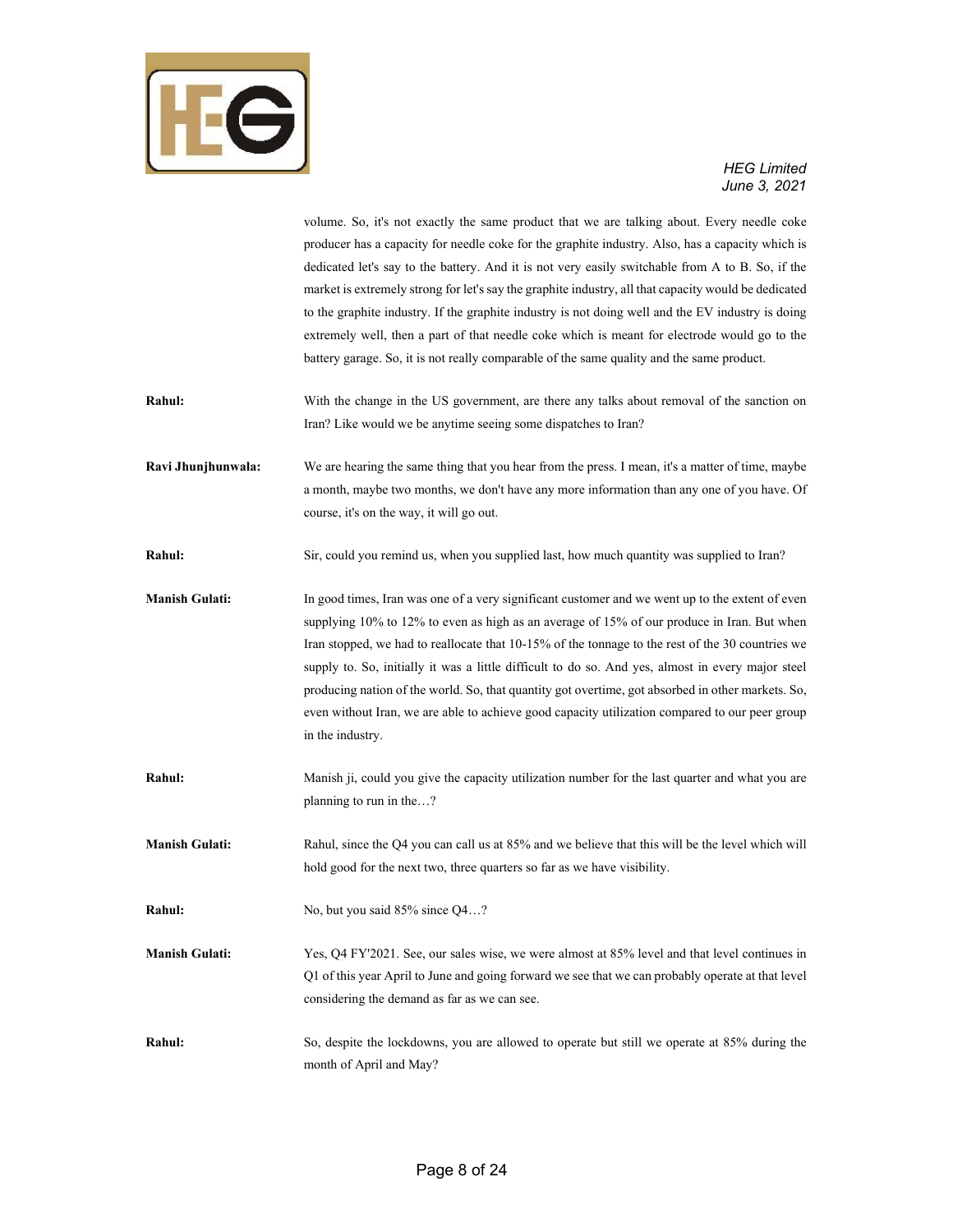

- **Manish Gulati:** April and May, yes, that's right. See, India has the second wave impact too much and as we are exporting two-thirds of our production in so many countries, so we could just retain that level of capacity utilization and sales. **Ravi Jhunjhunwala:** But our plant actually were not closed down even for a day, last year as well as this year, capacity utilization may have gone down by about 15%, 20% or 10% on some particular product, but it was never shutdown. **Moderator:** Thank you. The next question is from the line of Bhavin Chheda from Enam Holdings. Please go ahead. **Bhavin Chheda:** In the quarter, there was a sharp increase in other expenses. Was that a one-off there? **Gulshan K Sakhuja:** Yes. **Ravi Jhunjhunwala:** I think Gulshan explained to you because of the sudden change in the CSR rules, up till last year we could have gotten away by not spending 2%, and this year the law changed that we had to spend the 2% of the average last three years profit against CSR. And in the event the companies were not able to spend 2%, then we have to either send it to the Prime Minister's Relief Fund or six, seven different funds given by the government or we have to carry it forward by booking in the P&L account to be spent this year. This is part of our notes in the results. **Bhavin Chheda:** So, it's higher CSR expense basically you are saying? **Gulshan K Sakhuja:** Yes, it's Rs.35 crores relating to CSR during the quarter out of Rs.120 crores **Bhavin Chheda:** By the end of this year, has the high cost needle coke all been resumed or accounted for in the inventory cost and Q4 margin adjusting for this CSR were normalized margins or there were a few high cost inventory still there? **Ravi Jhunjhunwala:** As I said in my opening remarks, it's all exhausted now. We don't have any high cost inventory for the needle coke. **Bhavin Chheda:** It's a normal quarterly contracts on the needle coke also and on the electrodes also more or less? **Ravi Jhunjhunwala:** Yes, more or less. **Bhavin Chheda:** And you mentioned you operated at around 85% utilization for Q4 and currently also the same utilization is going on?
- **Ravi Jhunjhunwala:** More or less, yes.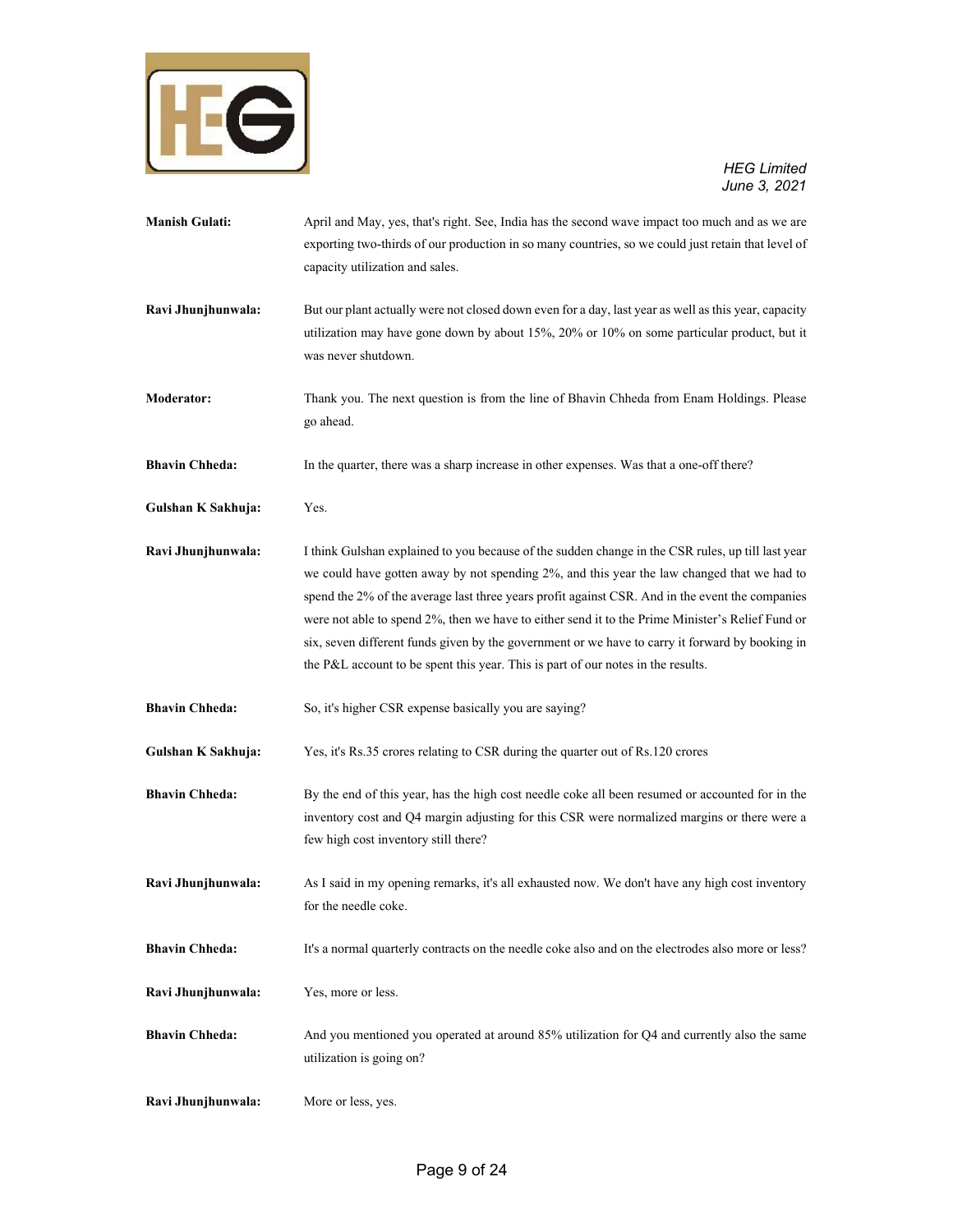

- **Bhavin Chheda:** Other thing I got from your commentary is you mentioned since your business is mix of both exports and domestic market and exports you normally have to plan much ahead of the domestic market, but the contracts you said are quarterly. So, how does that work out because if you are booking September month volumes for the export market, but I think needle coke will get contracted later, so is there still a mismatch between these two?
- **Ravi Jhunjhunwala:** That will always be there, I mean, in a long product cycle of six weeks to five months, that will always be there, you cannot match needle coke versus selling prices. There are lots of large customers in the world market where they would not even talk about the quarterly pricing, they would insist on at least six months if not yearly. So, that much will be there. It's only in the domestic market that you can manage to match the needle coke price and the selling price. By experience, you can sense what's happening. So, you can always try to defer your sales or purchases of needle coke.
- **Bhavin Chheda:** Is there a spot element in your volumes also or your entire volumes are getting contracted now in electrode side?
- **Manish Gulati:** Now the way business is going on, there is a three month we are booking at a time. So, now this is all going to our regular customers. We don't normally encourage the spot opportunities here and there for customers who are not with us for the long run. So, whatever is happening, there was a time in 2018 and there was a contract and there was some on spot, now it is more stable. Our customers understand that yes, these graphite companies do not have contracts valid for six months or one year, so they are also doing three months at a time and we are also selling three months at a time. So, now as we speak, nothing like a spot something, everything which is we are booking with our three years old customers.
- **Bhavin Chheda:** I believe on the expansion that was a Rs.1,200 crores project, right. How much have you spent till date on that project?
- **Ravi Jhunjhunwala:** See, out of that Rs.1,200 crores, till March '21 about Rs.455, 456 crores has been spent and the plan for this quarter April to June is around Rs.120-140 crores depending upon the shipments schedules of our equipments coming in. For the whole of the year '21-22, probably it will be around Rs.600 crores. So, Rs.450 crores spent, Rs.600 crores is planned for '21-22 and the rest will spill over to Rs.'22-23.
- **Bhavin Chheda:** What is the commissioning bid?
- **Ravi Jhunjhunwala:** By end of '2022, as far as our construction and establishment, should definitely be ready and the commercial production should be out from early '2023. So, we are also watching the situation. Two months delay has happened. And every time this COVID wave comes, the migrant labor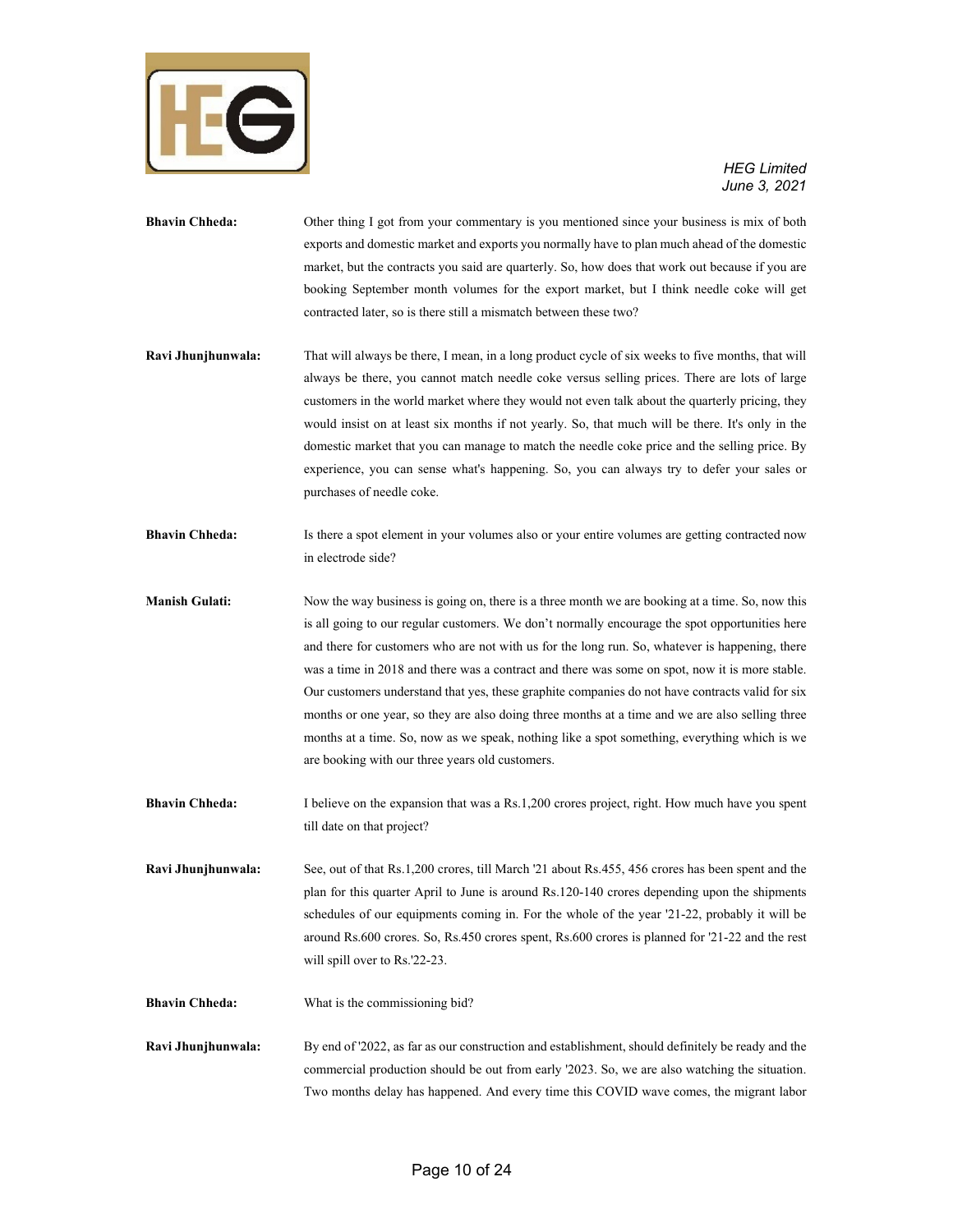

goes away, we again have to get them back, again, work resumes. So, we are still at early '2023 target for the expanded volumes.

**Bhavin Chheda:** Last question on the China thing because that would be a big, now that you are planning to replace almost 230 mt of new capacity by closing down the old ones which are inefficient or which due to decarbonization, do we have data on this 230 mt, how much is coming via blast furnace route and how much is coming via electric arc furnace route?

- **Ravi Jhunjhunwala:** See, electric arc furnace was a very small portion, as small as 5%, 6% in 2016. So, whatever replacement they talk about it is always about the blast furnace. So, whenever they are saying a figure, there is a public news what we shared 236 mmt, it is blast furnaces because electric arc furnace is only catching up from a level of being 5% to 6% in 2016-17, it is only now that it has reached a level of about 15%, while rest of the world is around 47%. So, there were a lot of catch up to do. So, whatever development in the last 10, 20-years capacity expansions happened, historically, they have all been the blast furnaces and smaller inefficient polluting blast furnaces. This is what they want to get rid off. So, 236 mmt is all about blast furnaces.
- **Bhavin Chheda:** That I know that, they will be shutting down that much an incremental matching capacity would come. I am saying the new capacity what they plan to put replacing the old one which are closed, that can be any of the routes, right, they don't have to match blast with blast?
- **Ravi Jhunjhunwala:** Yes, but the trend is going to be the EF which is going to catch up, and reach the rest of the developed world, of course, they maybe a new blast furnace, more efficient here and there but largely the shift will go to electric arc furnaces because if you read their papers, they were talking about reaching a level of 20% of electric arc steel production which means say 200 mmt and they are still at 120, 140. So, just imagine if they are going to catch up with the rest of the world later at 40% someday, they will be making 400 mmt only from EF route. So, the path is very clear. It is just the speed with which they do it. And their own local scrap generation has also increased, there is a forecast, there is the local scrap generation will go up to 300 mmt by year of 2025. So, it all remains to be seen. Long-term trends are very-very clear and this is they have been doing it year-after-year. But yes, they save more, they are able to do less, that is all what is happening. But they seem pretty serious about this change.
- **Moderator:** Thank you. The next question is from the line of Sonali Salgaonkar from Jefferies India. Please go ahead.

**Sonali Salgaonkar:** Sir, my first question is regarding the CSR expense. I mean, how should we look at it going forward – should we look at this about Rs.40 crores as a recurring expense every year or this is like once in a two or three years that we have to deposit in the CSR front?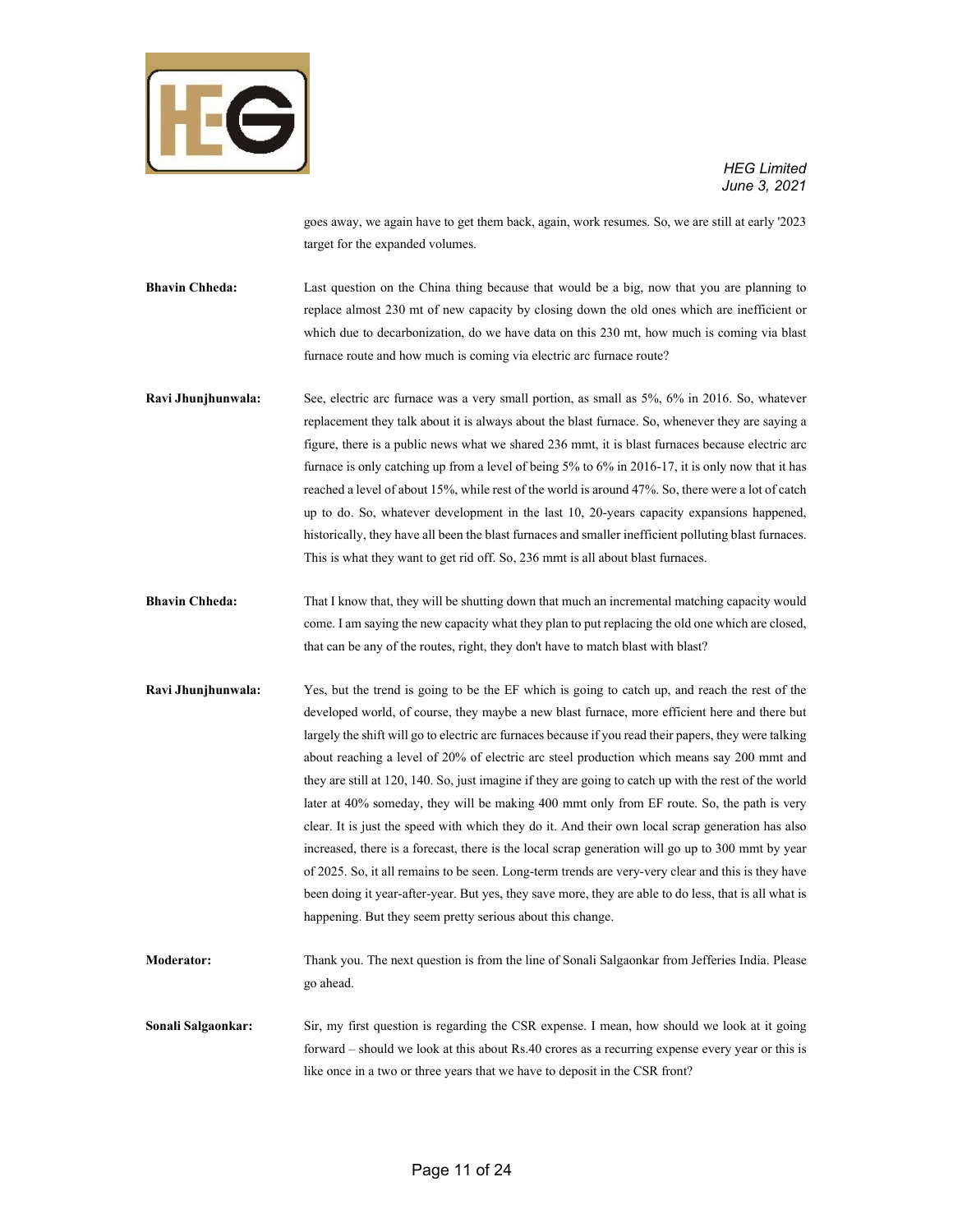

**Ravi Jhunjhunwala:** Sonali, you have asked something which is very dear to my heart these days. That number will obviously depend upon the profit. The regulation is that you need to spend 2% of your previous three years profit on CSR. So, it's not our choice. I mean, our choice is that from 2% they can go to 3%. The government will welcome that. But we cannot go from 2% to 1%. We have to spend that 2%. If we don't spend, then in any case we have to take a hit on the P&L for that year and that residual amount has to go to the PM's relief fund and the likes of PM fund, there are 10, 12 of them. So, if that number is 40, 45, 50, I will be very happy because that's a derived number from 2%. So, higher the profit, the higher that number going to be.

**Sonali Salgaonkar:** Sir, my second question is regarding the demand scenario. We understand that about 65-70% of our top line was exported. So, apart from the COVID disruption in India, which probably would not impact us as much, how are the other economies fairing up in demand, I mean, Europe would be our main continent considering that EF is very high as a percentage over there as well as Middle East. So, how is the demand scenario panning in the other geographies right now?

**Ravi Jhunjhunwala:** See, in our case, Europe is in fact the lowest. It's not right what you just said that Europe gives us more electric arc furnace. And the other reason is that in our case there is an anti-dumping duty the EU authorities had imposed on us, good 15, 16-years ago which keeps getting extended and extended all the time. So, our exports to Europe is in factare pretty small, we are just there because we want to keep our toe hold in that. The day this import duty is abolished, then we can go very aggressively. And in terms of percentage of steel through electric arc furnace, the number one is US, 70% of the steel in US gets produced from the electric arc furnace. So, that is one of our very large market. You talked about Middle East. Middle East in fact has 100% of steel through electric arc furnace, only because the power cost is extremely cheap and the electric arc furnace needs a lot of power. So, basically as Manish said, we are exporting to more than 30, 35 countries including the South American companies, African countries and Asian countries. So, basically the steel industry in the whole world as I said produces more than 47%, 48%. And that percentage keeps going up and up and up because no newer blast furnace capacities are coming up anywhere in the world except China and India in some cases. So, any growth which happens in the steel industry outside of China typically happen on electric arc furnace, I mean, just to give you an example, US is adding about 50 mt of new electric arc furnace capacity between now and end of next year. We have the names, we have the location, we know what size plant, what size of electrode, what quality of electrode they will be needing. So, 50 mt is a very large number in the Indian context. We produce 110 mt which is adding 15 mt of only electric arc furnace and that is 100%, I mean, they are adding 15 mt and the entire 15 mt on electric arc furnace. This is only the next 18-months I am talking about.

**Sonali Salgaonkar:** Sir, my third question was regarding the pricing of electrode. I understand we do not talk about in terms of absolute pricing. But it would be helpful if you could share the quantum of increase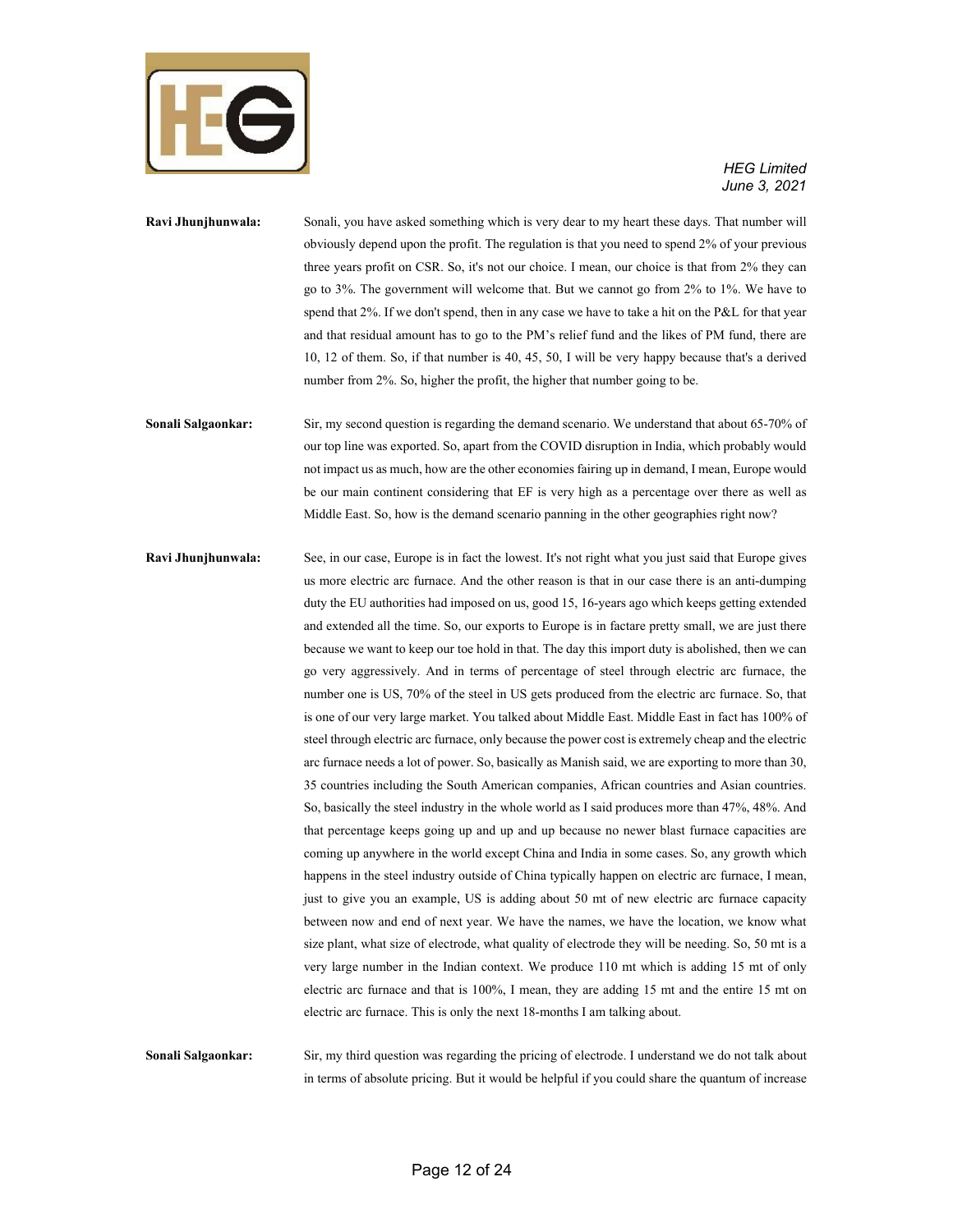

YTD say from June this year to right now what could be the approximate increase in the electrode prices?

**Manish Gulati:** This is going to be very-very rough and if we are talking about just quarter-to-quarter, probably we are talking in terms of 20% or something but again this is a very-very ballpark.

**Ravi Jhunjhunwala:** Fortunately or unfortunately we are meeting today in early June and we are talking about July, August, September, which is only a month away. So, these discussions have just started, I mean, it is a very-very fresh discussion. In the next 10, 15-days we will be able to give you very firm answer because these discussions have just started or about to start in the next two, three days.

**Sonali Salgaonkar:** My last question is you mentioned about the capacity utilization in Q4. So, sir in FY'21, will the capacity utilization be about 70% for us versus 60% in FY'20?

**Manish Gulati:** Yes, if you take the whole year including the first COVID stuck in April to June, that was bad, it was less than 50%, so if we have combined everything, it's about lower 70s in the year of 2021. In Q4, we are working at 85% of last year and we continue to do that this quarter. And one or two quarters more are visible that we should be at this level.

**Moderator:** Thank you. The next question is from the line of Dhawal Doshi from Pinpoint Asset Management. Please go ahead.

**Dhawal Doshi:** Sir, I understand you are refraining a bit in terms of giving some color in terms of the pricing. If you can just elaborate what was the Q4 average realization and Q1 is already contracted. So, at least some sense out over there in percentage terms it's fine?

**Manish Gulati:** I think the same question is asked in a different way. I think we would not be able to disclose this because then everybody can add it up, so by the way ask the price and then the percentage increase, then you can easily estimate and fairly not nice on our part to do that especially when…

**Ravi Jhunjhunwala:** We are a one product company. So, once we have the turnover and 80%, 85% capacity utilization, it's arithmetically very easy to even calculate that.

**Dhawal Doshi:** Going ahead sir, in terms of the outlook, you did mention in your opening remarks that it's looking quite positive and prices have been just moving up each quarter. What can actually come as a spoiler to this -- can China capacities once again come and be a spoiler the way they were during the last cycle or you don't see that kind of a scenario playing out in the current environment?

**Ravi Jhunjhunwala:** No, Dhawal, China was never a spoiler, I mean, just to repeat what we have already spoken about many times, we or let's say any other western player of graphite, we don't compete with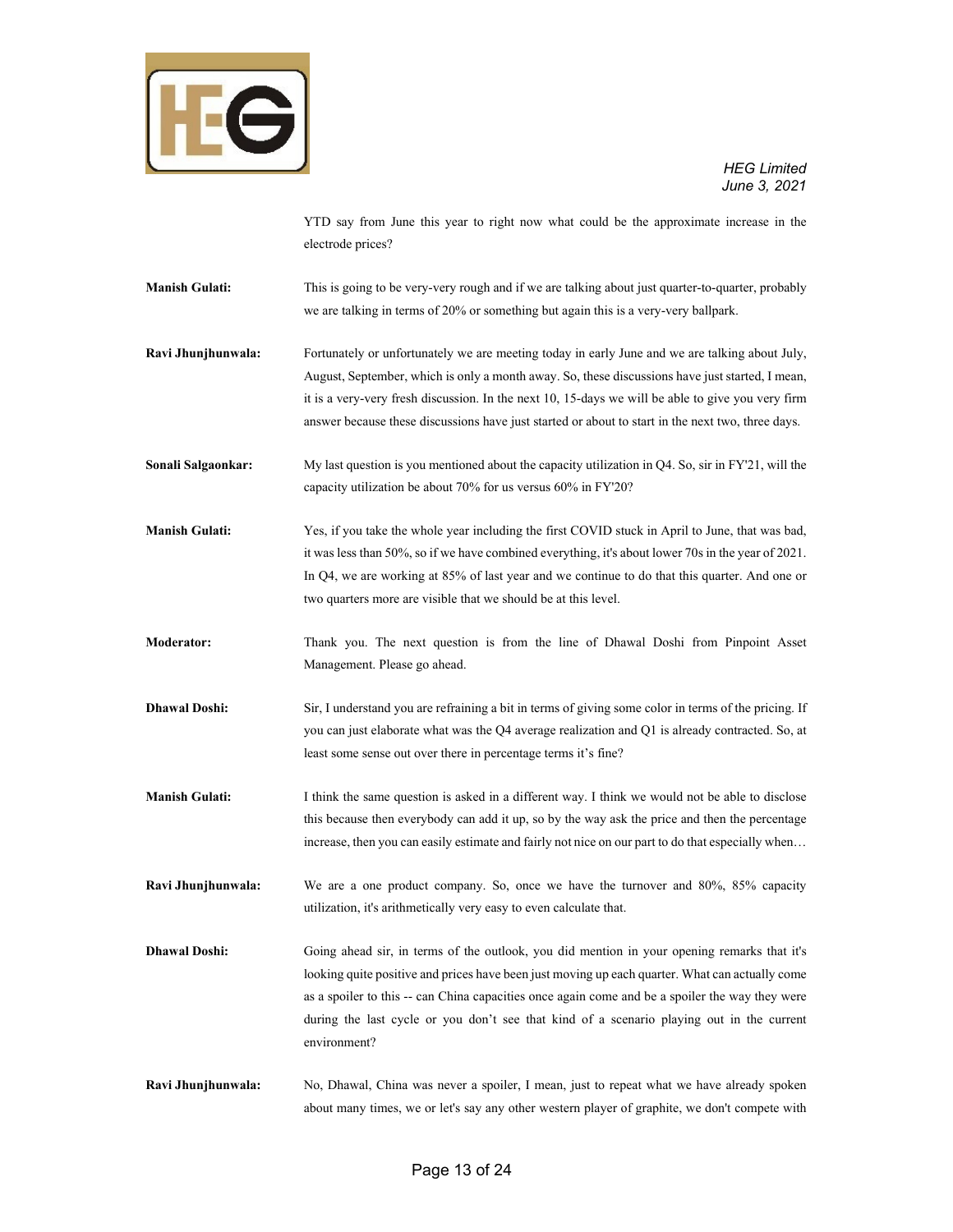

China for let's say 65-70% of our production which is called ultra high power. China doesn't produce the high power electrode which the rest of the world requires. So, China was never a spoiler as far as 70% of the ultra high power market was concerned because no one of us exporting to China, nor China is exporting and competing with any of us in Europe or America or Middle East or anywhere. China is a spoiler for the 25%, 30% of the lower grade what we call the non-UHP. So, yes, to that extent, China can spoil but given the kind of growth that China has seen in electric arc furnace as Manish explained, only three years ago, they had only 5% of their steel through electric arc furnace which is currently at about 16%, 17% and if we believe any of these announcements that they're talking about, they're talking of replacing 200, 250 mt of blast furnace to electric arc furnace and all the indications and all the new announcements that they have made, one or two that I spoke about like removing the import duty on scrap, mean, obviously, it shows the intent they want to make electric arc furnace more competitive so they remove the duty on import, they are even considering an export duty on steel exports. Our main advantage that we had in '17-18 and '18-19 was because China's export of steel practically came down to half over a three, four year period from about 115 mt currently to 55 mt. So, the drop of 60, 65 mt of steel that they were doing to the rest of the world which came down, that help the rest of the world to produce another additional 60 mt of steel because they suddenly found gap of 60 mt not coming from China. And 47% of that steel is through the electric arc furnace. So, suddenly all the electric arc furnaces which were either not operating or operating at a lower capacity utilization in any part of the world minus China, certainly started operating. That's where we see the demand of electrode rising. So, this is what China has recently done all in the last two months or so. It's reimposing again by saying that they want to close another 200, 250 mt of blast furnace to replace the electric arc furnaces.

- **Dhawal Doshi:** Do we envisage a situation it's not going to happen immediately, but China could actually be an importer of high grade UHPs or as in high grade products or that you don't think so is going to be a situation?
- **Ravi Jhunjhunwala:** It would happen one day but if you see the Chinese import, export today of electrodes, the kind of electric arc furnaces that they are replacing with the 50 mt of electric arc furnace that they were doing for last many-many years, currently is in the region of 140, 150 mt. so they have added 100 mt of electric arc furnace in the last three, four years. But they are not importing any of these UHP or high power electrodes from anybody else outside of China. The kind of furnaces that they have built at least up till today, they don't really need real ultra high power electrodes which is what we or Graphite India or other players in Japan and US, each one of us produces.
- **Dhawal Doshi:** In terms of the global capacity, what portion of the mothballs capacity can actually be revived in your estimate given the kind of surge in demand that we are seeing in the US and Europe markets?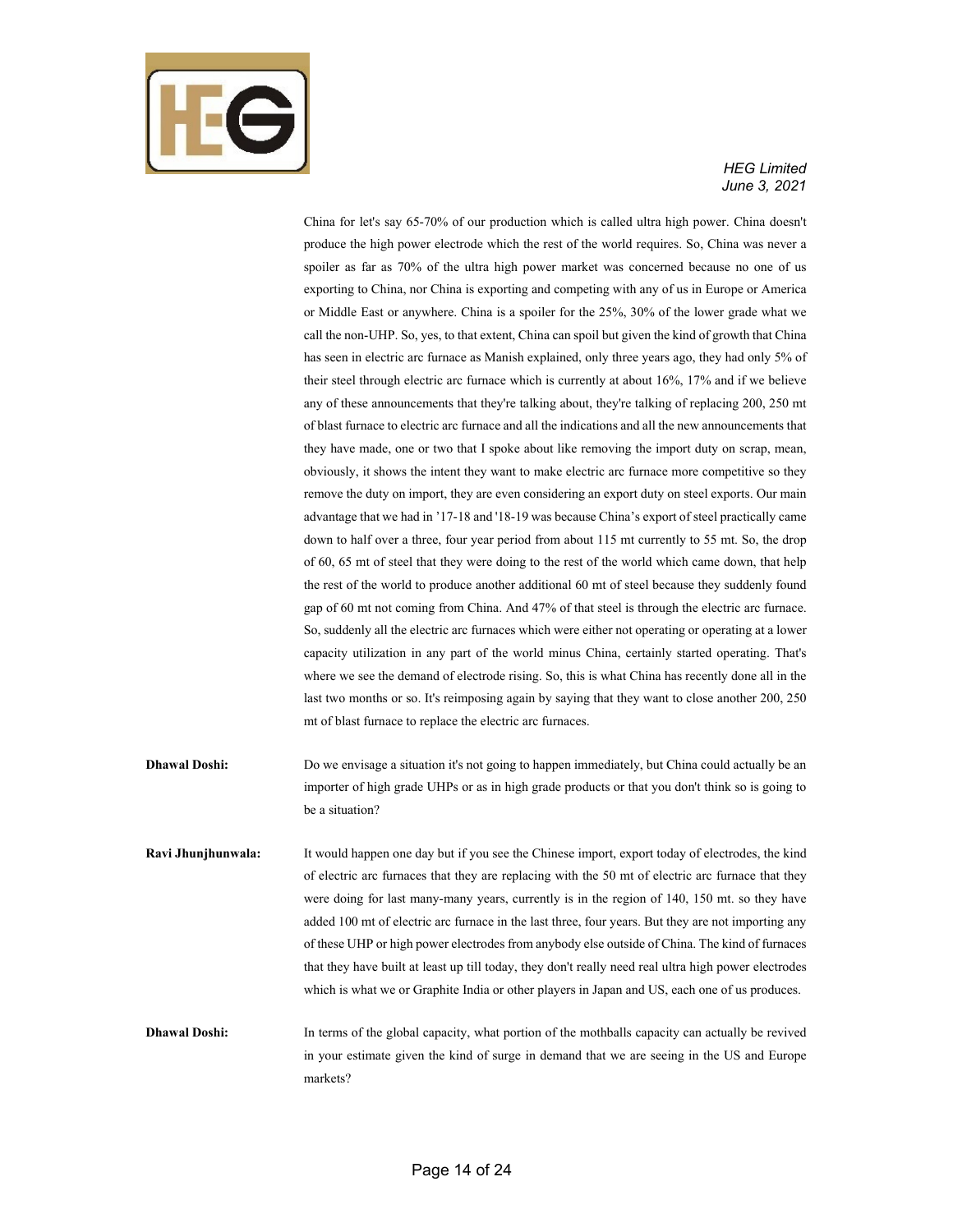

- **Ravi Jhunjhunwala:** Currently speaking, there is only one plant which was closed down in Austria about three, four years ago. That's the only mothball excess capacity which is existing anywhere in the world. Everything else has already restarted in the last 12-months or so. That's a small 25,000 ton plant and basically that plant produces mostly non-ultra high power.
- **Dhawal Doshi:** So, we don't really see a supply issue as well as far as the industry is concerned?
- **Ravi Jhunjhunwala:** Nothing beyond this 20,000, 25,000 tons and it's a small plant and it produces non-UHP electrodes and it's probably one of the most expensive plants in terms of cost of production. It will be very difficult decision to restart. You can't switch on and switch off a plant at your will. So, if you start the plant, you have to really take a very conscious decision about the market being good or bad for the next five years at least.
- **Dhawal Doshi:** Just one more question on the contract structure if I may. When we changed from annual six monthly contracts to quarterly contracts, both for needle coke as well as graphite, I believe there were some kind of a formula or an adjustment factor that you were working with in terms of needle coke prices, we at least put in a multiplier of 1.2 in terms of margins and revising our graphite electrode pricing accordingly. Does that still prevail or that is no longer the case?
- **Manish Gulati:** No, there was never such a formula that if you multiply by 1.2% you get to the -- no-no, not at all, we never had this kind of a formula. Of course, since we will go with the major cost in electrode making, so obviously, we have to watch for all our input cost and only on the base of that we can quote in the market. So, there about three years back in a stable environment, we had annual contracts from needle coke suppliers and on the back of that we used to make annual contract with our customers. But then this market went hard and then our needle coke suppliers started giving quarterly pricing and we did the same with our customers. So, there is no set formula to that. It's all market supply and demand and that's what will continue this quarterly pricing.
- **Moderator:** Thank you. The next question is from the line of Pratik Roy from B&K Securities. Please go ahead.
- **Pratik Roy:** My question is that recently China steel prices going down, there was a news in the market that they are going to cut production. Even though that production cut doesn't happen because they are saying that how much they cut the production, that can be mitigated by EF route. And if they stop the investment on the steel part in the near future and industry infrastructure and all, so how much it is sustainable this EF route of steel margin which will impact the graphite electrode requirement. Can you please explain something on that means how the pricing will support the demand?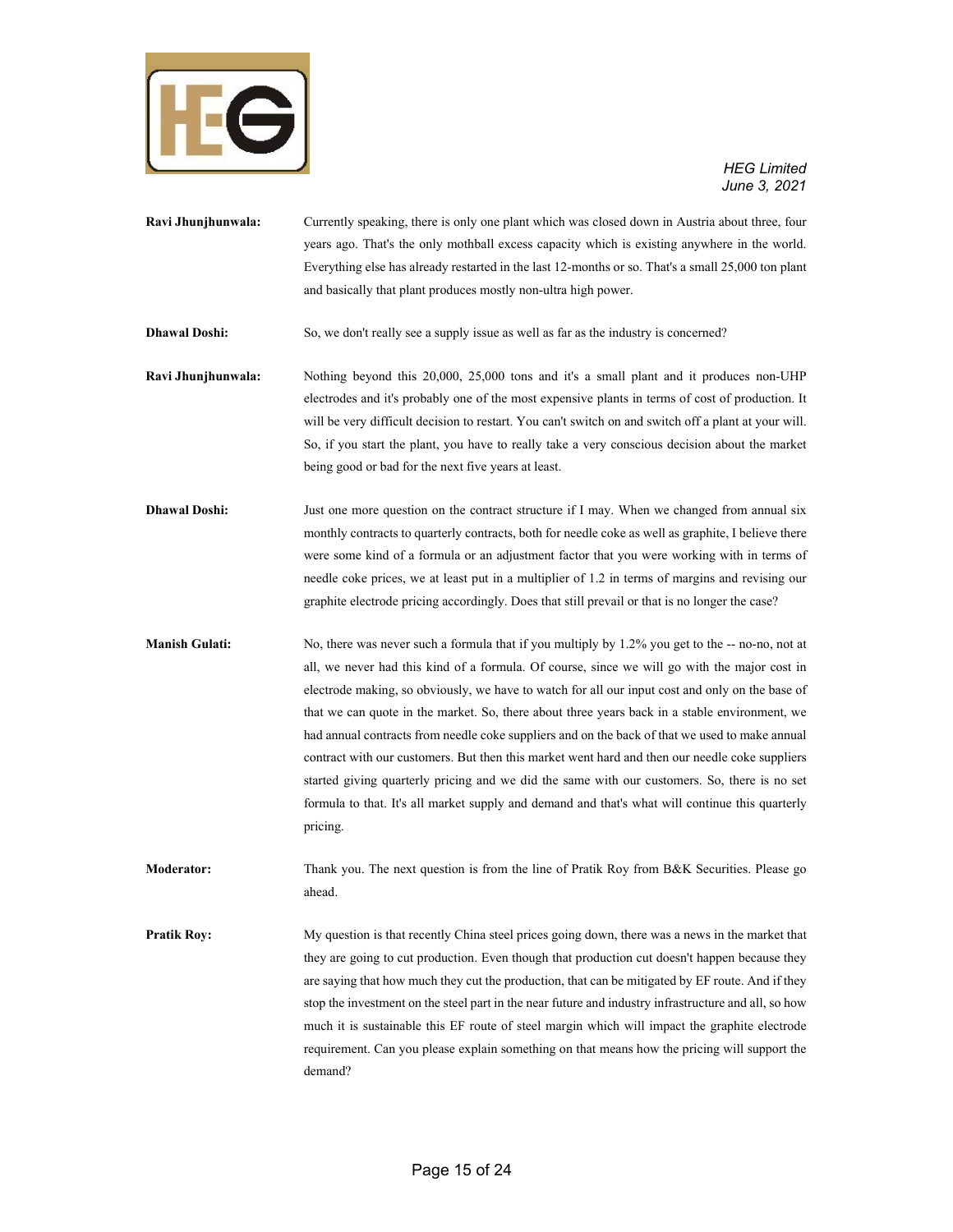

## **Manish Gulati:** Let me put it this way that you will see that Chinese steel production for the last few quarters have been growing little by a bit. But you see despite that growth, they are sitting with a lot of under, underutilized capacity which is inefficient. So, their effort is to close that down and replace with the more efficient capacity with electric arc furnaces. So, now what you are talking about how this will translate into electrode pricing, see, if they are going to be increasing the steel making through the EF route, of course, the graphite electrode demand is going to increase. And that will have favorable impact on the electrode pricing, whether it is supply domestically to them by the Chinese producers or maybe they start to import a little bit. So, that is how the overall market size increases, the overall market demand for electrode increases. Of course, it will have a favorable impact on electrode prices.

**Pratik Roy:** That is definitely true, but my point is that if the steel price will sustain in the near-term maybe in the second half of this year or maybe next year, so is it possible to continue with the EF route of production and that will maintain the graphite electrode demand that we are anticipating right now?

**Ravi Jhunjhunwala:** Yes. See, right now, the steel prices are at record levels. You have seen doubling of prices in a year. And many a times there is a talk about cost of steel making from the blast furnace route or from the EF route. But there are certain enabling factors for blast furnaces and certain enabling factors for electric arc furnaces. As the scrap comes back, more and more into rotation, the electric arc furnace we have for steel making becomes more and more viable. And the kind of capital cost we have to put in for blast furnace and kind of the carbon emissions you have due to so many restrictions, the way iron ore jumps up and down and more and more restrictions on coal mining, see, all these factors eventually have become enablers to push towards steel making.

**Pratik Roy:** What would be your observation on the needle coke price, how long it will sustain or is there enough chances that it may go down, maybe I believe that 1Q and 2Q will be good because we have procured the needle coke at a lower level and already we have exhausted our inventory. So, can we believe that for FY'22 full year or FY'23 maintain this margin? What is your view on the needle coke price in the near-term?

**Ravi Jhunjhunwala:** As long as we have a healthy spread between the two, we are fine. If you look at the last year, that was unique. We were carrying a lot of inventory from past year although we have written it off at the close of '19-20, but still they were on the higher side. And just talking theoretically, we would have got needle coke price at that price of last year and sold electrode at that price, we would have still maintained a margin. Because of our process also, such a large value of inventory, raw material, WIP, finished, it took us a whole year to get out of it. So, going forward we have a spread between the two. We should be fine. And of course, when electrode prices go up, needle coke supplies also keep pushing up prices. That's a given.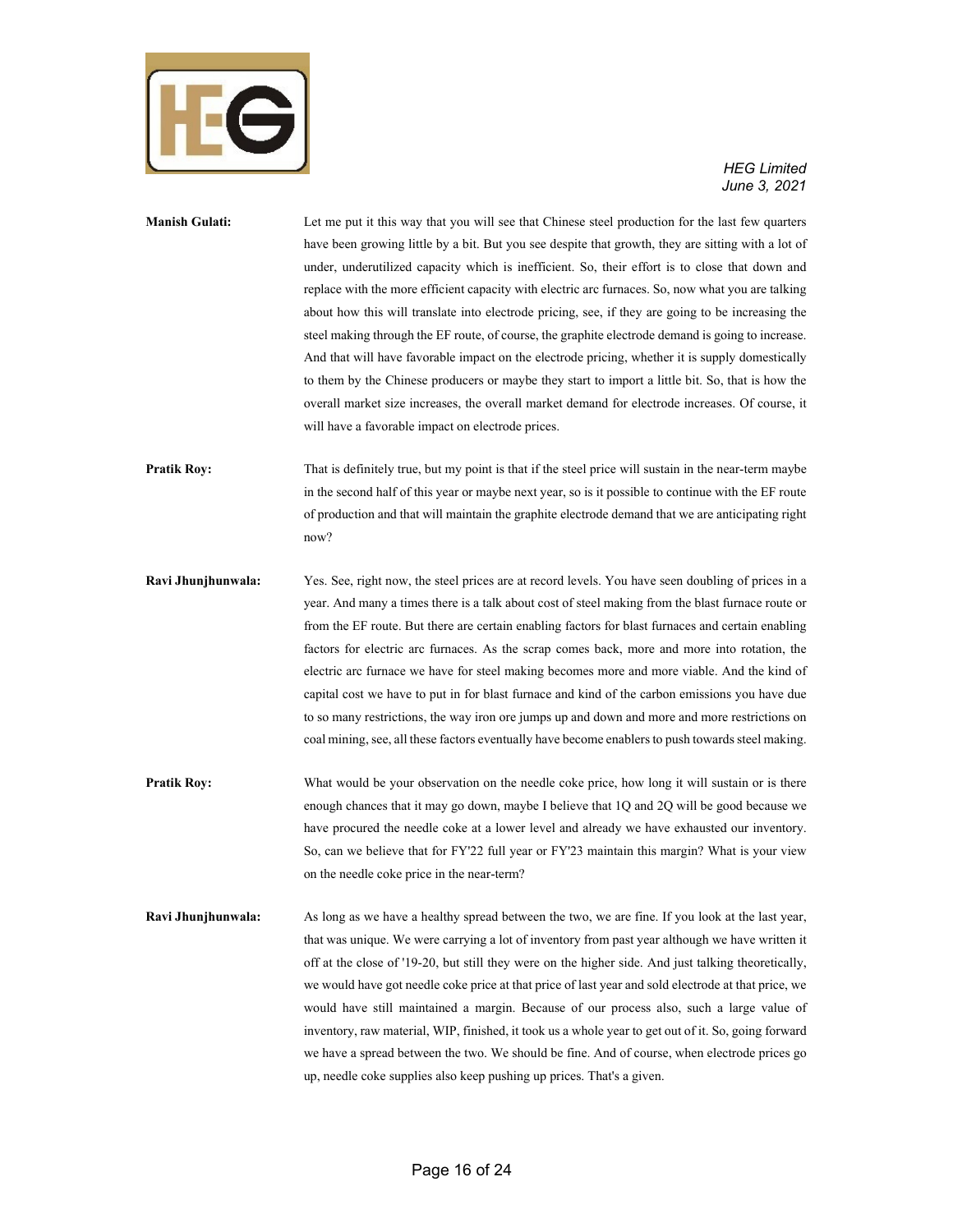

- **Pratik Roy:** That is given, but that needle coke price is not matching that you mentioned in the earlier statement. So, that is the concern. My concern is that this margin will expand further for 1Q, 2Q, that is for sure. But 3Q and 4Q if these prices go up and we can't pass on the price, then that will average out the whole year profitability?
- **Ravi Jhunjhunwala:** If steel industry keeps doing good, if there is real demand in the market, electrode industry does good and the needle coke industry also does good. So, we all follow the steel industry which is at present doing good and likely to do good for the rest of the year because there is real demand in the market.
- **Moderator:** Thank you. The next question is from the line of Manish Sonthalia from Motilal Oswal. Please go ahead.
- **Manish Sonthalia:** I just want to understand a basic conceptual thing. Last time last upcycle what we saw was, there was a reduction in exports out of China and we have seen graphite electrode prices as even as high as \$14,000. Now, in this cycle, we are in a situation where China is disincentivizing, export, you will have much lesser export out of China, you don't have any increase in meaningful production of graphite electrode, the UHP category, you really don't have too much of increase in needle coke capacity, so, I mean, theoretically, is the disconnect because if we have seen the graphite electrode prices touch low levels in the last upcycle, why should it not happen in this cycle?
- **Ravi Jhunjhunwala:** We wish that to happen actually. But we want to be very careful about it. You see, how much eventually China export will drop, that part will certainly be made by the rest of the world, which makes 47% through the electric arc furnace. So, that is all very well. Now, that part whether we will be at that time of '17-18, that we cannot really say, Yes, we should avail the margins.
- **Manish Sonthalia:** No, my point is that theoretical construct is valid, right, if there are lesser exports out of China, and there is no meaningful increase in production of graphite electrode capacity all over the world and there is increased steel consumption, then where will the electrodes come from?
- **Ravi Jhunjhunwala:** If let's say steel exports drop by another 20 million metric tons, multiply by let's say two Kg, so theoretically, the demand in the rest of the world goes up by about 40,000 tons of electrodes. Now, considering the present capacity utilization of the industry, we have to see if there are electrode factories in the western world who can absorb and we have headroom left on capacity utilization. We are at 85. So, somebody is at 60s, 70s. So, that's, that's how you look at it. And what is the additional demand coming for this year electric arc furnaces. Manish ji, you are 100% right in what you are saying, I mean, obviously, that is very suitable for us what you're saying and that is also at least my theory that with no electrode, the meaningful expansion happening. And as we have seen, even after 40, 45 years of experience, it takes us a good three years to build a 25% Brownfield expansions. And again to remind you, there has been no new Greenfield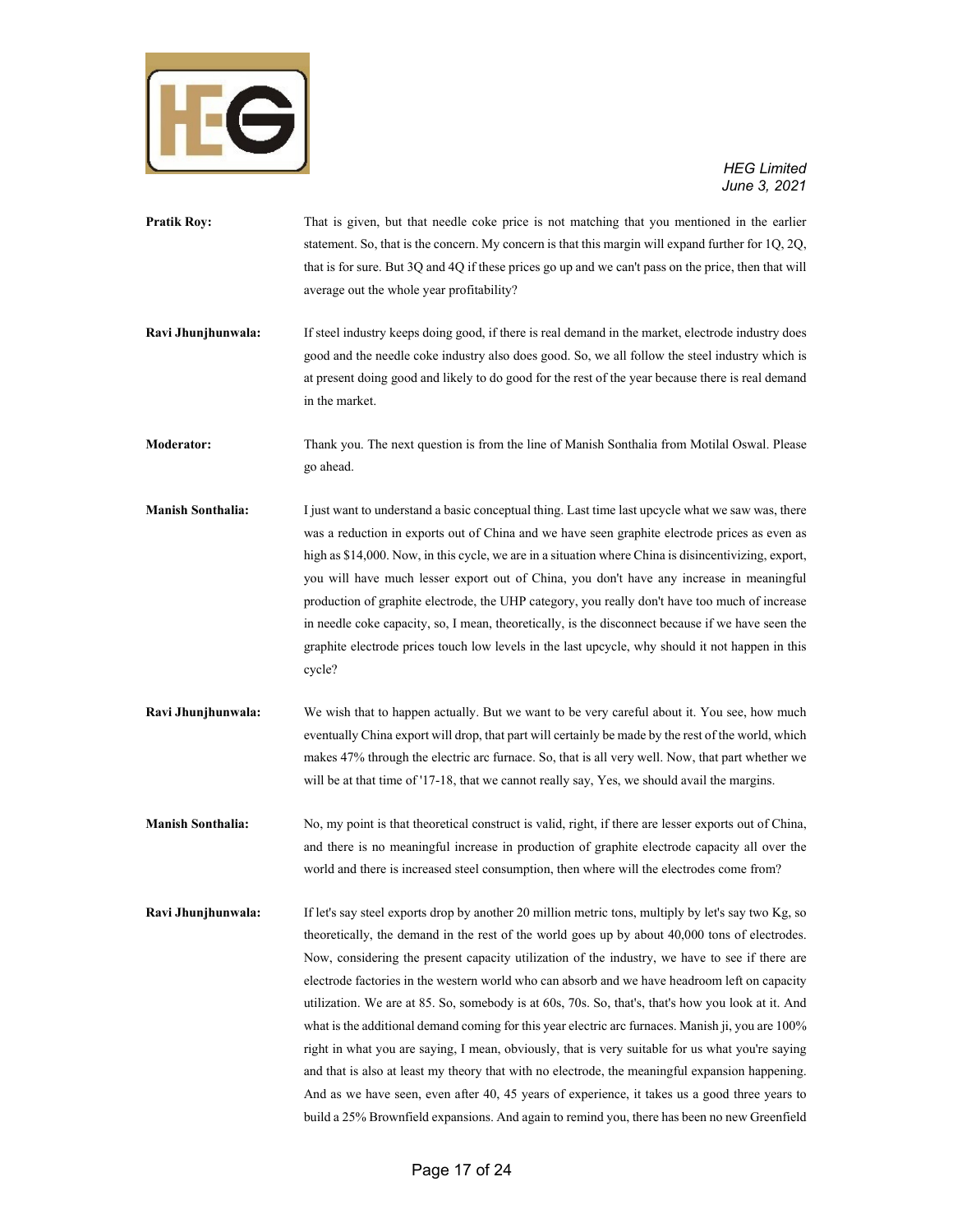

# *June 3, 2021*

|                          | plant in the last 30, 35 years anywhere in the world. So, it is a very long gestation cycle even to<br>expand by another 25,000, 30,000 tons capacity anywhere in the world, because this is the typical |
|--------------------------|----------------------------------------------------------------------------------------------------------------------------------------------------------------------------------------------------------|
|                          | nature of this industry, there are certain equipments, which get produced only once in 10 years,                                                                                                         |
|                          | because these are very specific equipments, which is only required for our industry. And there                                                                                                           |
|                          | have been no newcomers, there have been no new expansions. So, obviously, it's a one off kind                                                                                                            |
|                          | of equipment for all the suppliers. So, you're absolutely right, I mean, if the Chinese exports                                                                                                          |
|                          | keep coming down, they have put import duty on import of steel, they removed the 2% duty on                                                                                                              |
|                          | scrap. So, all the indications are favorable to us. I hope you turn out to be 100% correct.                                                                                                              |
| <b>Manish Sonthalia:</b> | In this context, I just want to understand between the last cycle and let's say 2017-18 and now,                                                                                                         |
|                          | how much of a global increase in needle capacity has happened?                                                                                                                                           |
| Ravi Jhunjhunwala:       | Zero.                                                                                                                                                                                                    |
| Moderator:               | Thank you. The next question is a follow up from the line of Rahul from Sumitomo Capital.                                                                                                                |
|                          | Please go ahead.                                                                                                                                                                                         |
| Rahul:                   | So, on Europe, you mentioned that you have anti-dumping duty, but there has been a news article                                                                                                          |
|                          | saying that there would be an anti-dumping duty on Chinese electrode as well?                                                                                                                            |
| Ravi Jhunjhunwala:       | Yes, which is again positive for us. As I said, we are only competing with China for the low                                                                                                             |
|                          | grade non UHP electrode because China doesn't produce the kind of UHP electrodes that most                                                                                                               |
|                          | of the European and American customers need. So, yes, if they end up putting a 20%, 30%, 40%                                                                                                             |
|                          | import duty on Chinese imports, that will help our non-UHP, the lower segment to go to Europe.                                                                                                           |
| Rahul:                   | How much is dumping duty on you?                                                                                                                                                                         |
| Ravi Jhunjhunwala:       | $7\%$ ?                                                                                                                                                                                                  |
| Rahul:                   | So, anything above 7% that is being implemented on Chinese electrode, would be beneficial for                                                                                                            |
|                          | you?                                                                                                                                                                                                     |
| Ravi Jhunjhunwala:       | Exactly. And just to remind you, US has already imposed a duty on Chinese import of electrodes                                                                                                           |
|                          | which is as high as 139%.                                                                                                                                                                                |
| Rahul:                   | Do you see the impact of increase not only in the HP but this would impact UHP prices as well                                                                                                            |
|                          | in Europe?                                                                                                                                                                                               |
| Ravi Jhunjhunwala:       | Yes, most certainly. Not because of China as such, but UHP prices will increase because of the                                                                                                           |
|                          | increase in electric arc furnace steel production in rest of the world. And the HP prices would                                                                                                          |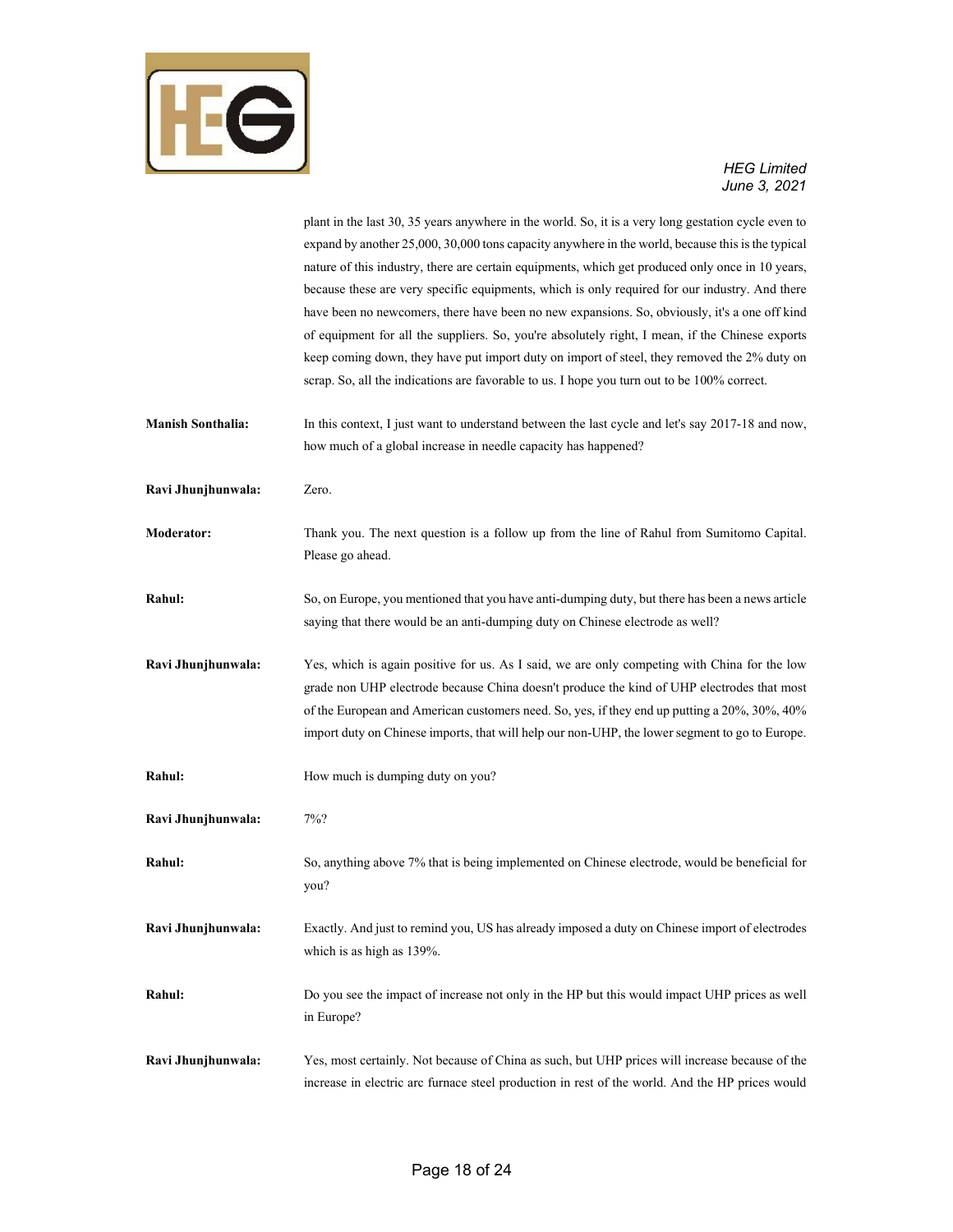

increase because if they will have a higher duty level which is expected, those prices will increase because of that.

**Rahul:** Just what would be the share of your capacities, I mean, like how much do you produce HP versus UHP?

**Ravi Jhunjhunwala:** It varies year-after-year depending upon which is more profitable to make. But you can say 70:30, just hovers around that figure.

**Rahul:** What would be the price difference between the two, because I believe, for non UHP, we use the low-grade needle coke?

**Ravi Jhunjhunwala:** Again, there is no set formula there, I mean, needle coke prices go higher much more than the Indian coke price. So, there's no formula because the raw material is very, very different.

**Rahul:** Another thing would be on this China thing. Just wanted to understand, like, if China adds a more EF capacity, there would be more electrode consumption that would happen in China which would be of low grade, and they would be exporting less. So, do you see that, I mean, like you would be a beneficiary of it because we don't compare with Chinese electrode, so --?

**Manish Gulati:** Of course, I mean, to that extent, if China keeps adding more and more electric arc furnace and if China keeps consuming more and more electrodes within China, obviously to that extent we have less competition in the lower end of the market, I mean, let's say, two, three years ago, whatever China was dumping in India, this 5% to 7.5% duty, if I remember correctly, that figure has come down by maybe 75%, 80%, I mean, the imports from China currently are maybe about 20%, 25% of what it used to be three, four years ago. Because China doesn't want to export, I mean, there is local market for electrodes, the non-UHP electrodes in China, so huge today. They don't want to export more to India or any other place.

**Rahul:** And sir, on this capacity expansion, you said like you would commission the capacity by like end of 2022 calendar year. So, would it require approvals, I mean, like from the customer on the product quality or the volumes coming out of this expansion would…

- **Manish Gulati:** No-no, the customer doesn't care whether we are expanding or not expanding, I mean, it's a Brownfield expansion, it's not a new plant. So, he doesn't care whether we are expanding or supplying from the old stock or the old capacities, I mean, for him, he trusts the name and the brand.
- **Rahul:** So, the new capacity would not need any more approvals?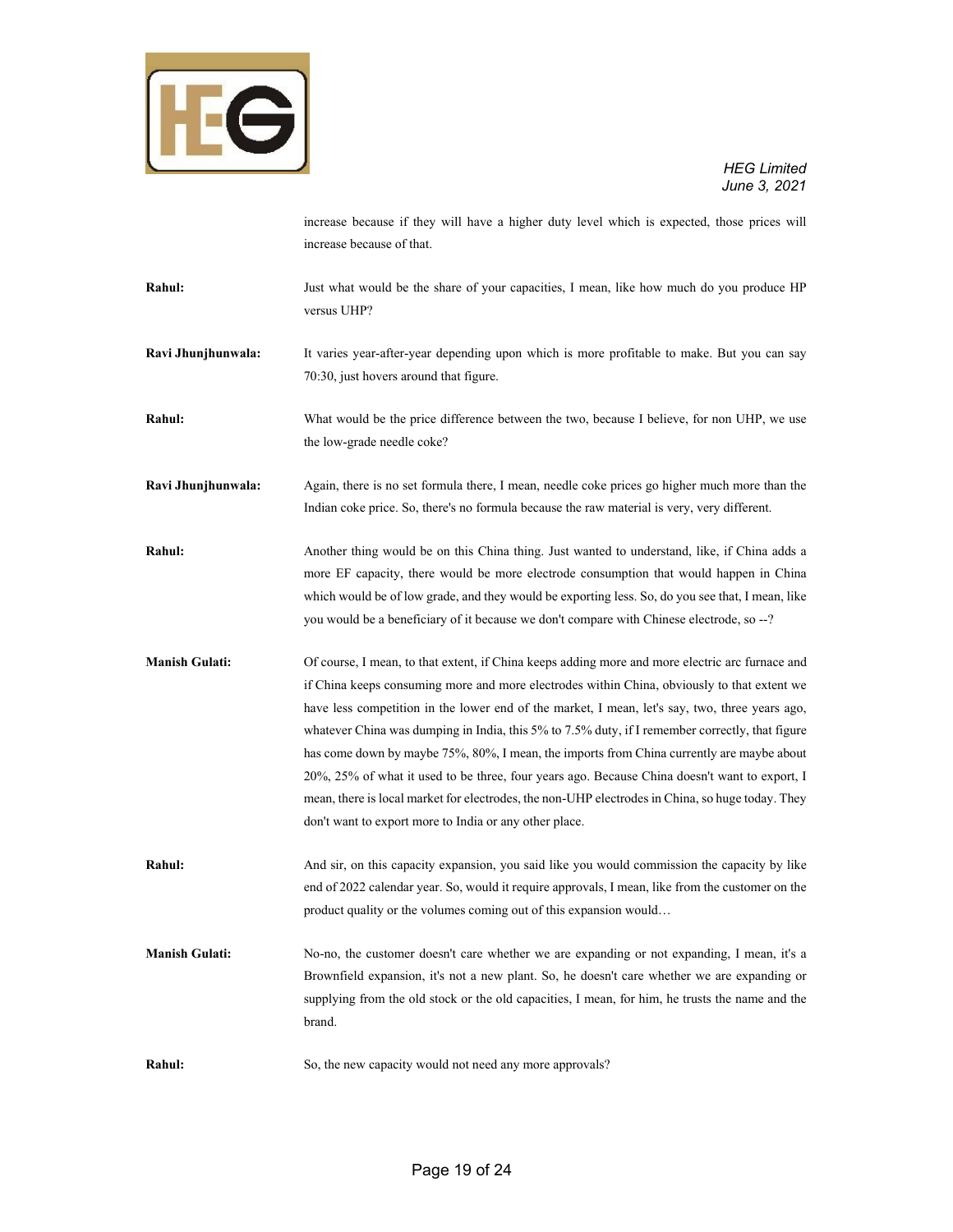

- **Manish Gulati:** No, no, no, the customer will not ask us whether you're supplying from X, Y or Z capacity. But in any case, I mean, the whole purpose of expansion of this 25% is not just a quantitative increase, but it's a qualitative increase also. With the kind of equipments that we are putting up right now, not only going to be cost wise more efficient, but even on the quality front. **Rahul:** Of this 20,000, how much would be the nipples capacity in that, I mean, that would be similar, because, what I remember that used to be a bottleneck while producing electrodes? **Manish Gulati:** Out of this 1 lakh tons, nipples would be of 10,000 tons and rest will be electrode, extrusion out of that. So, because once we take the nipples out of the mother plant to a new plant, then this plant can process much more electrodes because it frees up capacity, because nipples eat up three times more capacity to the extent they are made. So, once you take nipples to the new plant, then this plant can produce more. So, this one can then make 80 and rest comes from them.
- **Ravi Jhunjhunwala:** In simple language, you see, what Manish is trying to say is this 20,000 tons expansion plant which is coming within the same premises, it's basically to produce nipples for the entire 100,000 tons capacity. So, by producing today in our 80,000 tons plant, we produce electrodes as well as nipples. So, what we are doing right now is putting up a totally new dedicated nipple plant, which we call 20,000 tons. So, by shifting the entire production of nipples from current plant to the new plant, and as Manish said, the nipple takes between three to four times of capacity, because of the long duration and the long cycle it has, so it frees up to that extent the old plants, so old plant which was let's say producing X quantity of nipples for 80,000 tons with three times more capacity usage, so that goes to the new plant with the result old plant now has a capacity of let's say, 90,000 tons of electrodes only while this new plant can give me 10,000 tons of nipples which are required for let's say 90,000 tons of electrodes.
- **Rahul:** Firstly, like what would be the current inventory level for electrode? I believe that was another reason why the prices went down because most of the steel mill were sitting on huge inventory. So, how is the current level? Secondly, utilization level which is 85%, is there anything that stops us from going to 95% or say even 98% or 100%?
- **Manish Gulati:** I will answer the second question first. The nameplate capacity of 100% is with the ideal situation and ideal product mix. So, although every company or every plant inches towards it, but somewhere stop around 90%, 95%. So, that is the answer. Any plant in the world can go up to this level
- **Rahul:** Right, but like what my question is if the demand is strong, is there anything that would stop us from going from 85% to 95%?
- **Ravi Jhunjhunwala:** Nothing stops us but in the practical life that we are living in, as I said, the minimum time that it takes to produce an electrode is about six weeks, longest is about five months. And we have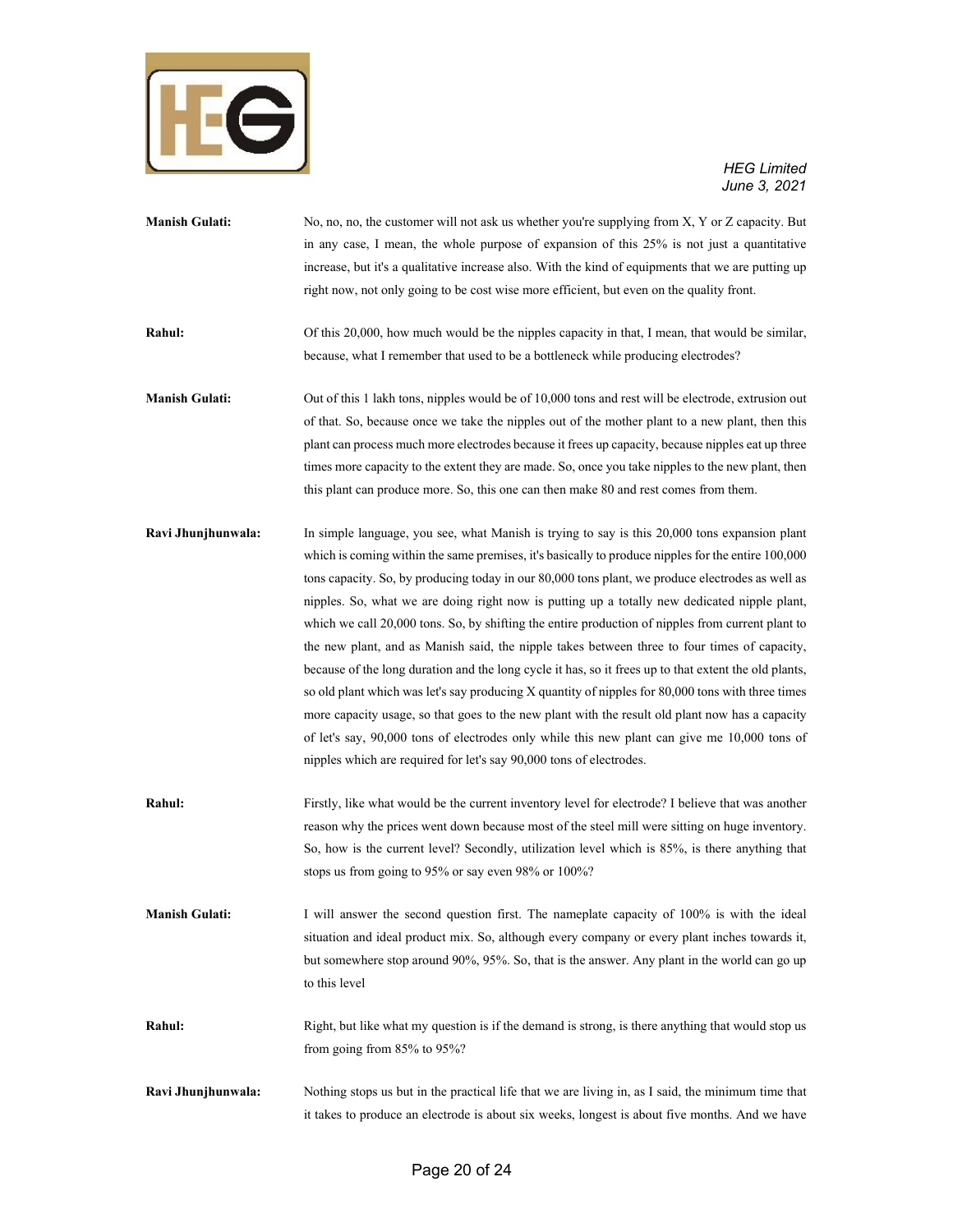

five very, very different processes, where these electrodes move within this five, six weeks to five months. And a lot of handling happens, a lot of movement happens, and then the processes are extremely long. So, there is always some mismatch here and there. I mean, even in the perfect world, when you're handling something for, let's say, four to five months from place A to B to C to D to E, a small break down, and let's say process four, a process D, hampers everything that you have done in A, B, C until you have rectified the problem of four. Although you have enough capacity, enough production from one to three, you lose that because there is a one day break down or a two day break down in number four. Especially an industry like electrode, which is a very, very long cycle industry, it is not practical to even assume that we will reach anywhere close to 95%, 100%, maybe with a little bit of luck and if everything works like clock work, one could assume 90%, 92%. But even in the '17, '18 and '19 market where the electrode prices were like 5x, 7x, 8x for the lowest price, if you look at every company's data, I mean, nobody went beyond 90%, 92%. **Rahul:** I totally understand that, but my question was like from 85%, to say what the maximum optimum capacity, I mean, there's nothing like raw material shortage or workforce or labor force shortage that would stop us? Ravi Jhunjhunwala: No, you're right, I mean, theoretically, we could reach a level of 90 -- and obviously, we are all striving for that 90. It's not to say that we are not striving for reaching 90%, 92%, but if we reach 90%, 92%, we will be extremely happy. It's not easy to make sure that everything works clockwork when you have five or six processes going into six weeks to five months and things like that. Even a small forklift shut down for a day hamper the movement of electrodes, I mean, the large electrodes can be as large as 1, 2 tons. You can't even move them without the correct forklift and all those kinds of things. **Rahul:** My first question was like how is the current inventory at steel mills for electrode, hasn't come down significantly or it's huge? **Ravi Jhunjhunwala:** Now, most of the steel mills, they have returned to pre-levels, market was very hard. So, any company, anywhere in the world, if it was working at a month, went up to as high as four months, six months, they just wanted to book, book, book and book more electrodes. So, they've all returned to those pre-levels. Depends upon where the steel company is located. Steel companies which are in Middle East, they know there is no graphite company nearby, the nearest is us. So,

> they normally would give one to two months. A company in America would keep 15, 20 days because they know that there are two, three domestic suppliers. Same way for India if they know there are two big suppliers in India, they would work at less than a month inventory. So, now the supply chain is very lean, the customers do not have excess inventories at all. In fact, it took a little more time to correct. This should have got corrected six, eight months back because of COVID and all this steel production dropping in rest of the world. It just prolonged by another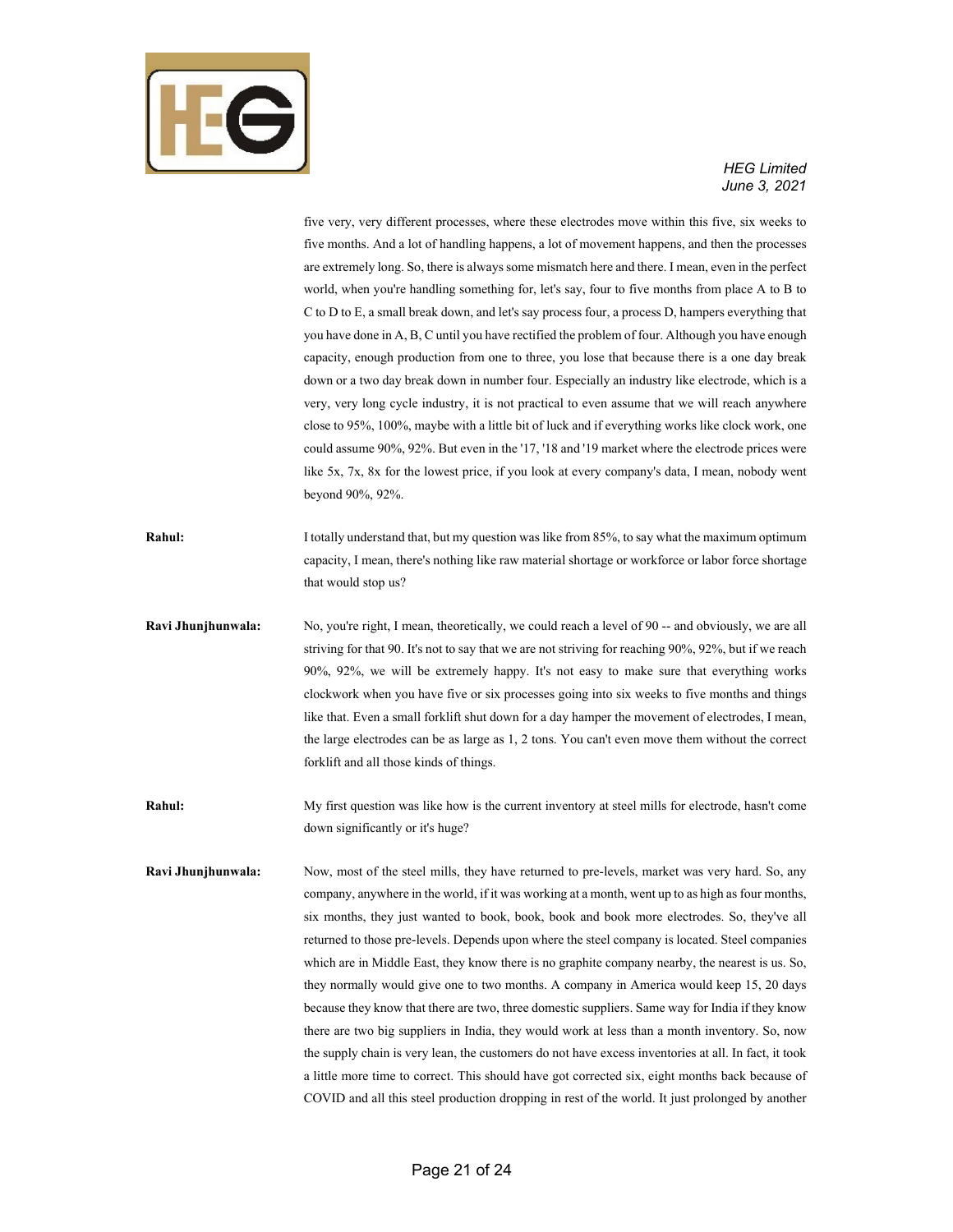

two quarters. But we and as well as our peer group in the industry, we all are confident that the inventories are all over by December '20. So, now we can see the real demand coming.

**Moderator:** Thank you. We take the next question from our Vishal Chandak from DAM Capital. Please go ahead.

**Vishal Chandak:** Just wanted to understand in terms of your order books. You are already booked till the next six months or you are already booked for the next nine months in the current environment?

**Ravi Jhunjhunwala:** I have discussed this quite a bit in different ways, Vishal. As a policy, when needle coke prices are going up, it is obviously more practical to talk about at least in the domestic market on a quarterly basis. In the export market, it takes 30, 40 days to ship and 20, 30 days for them to receive and things like that. We're more talking of between three to six months. So, there is no fixed policy as such. I mean, in current environment, we would like to delay the commitment as long as possible, because it's a rising market, we don't see too many electrodes being available to meet all the demand from electric arc furnace industry. To give you a practical example, I mean, we are ending the current quarter of June in 20, 30 days, we a have just started talking to our domestic customers for July-September quarter. So, that is basically the answer. And for exports, obviously, I mean, for July, August, September we have more or less all the quantities and the orders and the prices in place, either verbally or in writing.

- **Vishal Chandak:** You just mentioned by December'22 I think the expansion comes in picture -- it gets commissioned, right?
- **Ravi Jhunjhunwala:** Yes. Yes.
- Vishal Chandak: And post that our capacity would be about one lakh tons?
- **Ravi Jhunjhunwala:** Yes.
- **Vishal Chandak:** That excludes the nipple capacity?
- **Ravi Jhunjhunwala:** Without nipples, the electrode is of no use.
- **Vishal Chandak:** So, the electrode capacity would be 90,000 tons?
- **Ravi Jhunjhunwala:** No, saleable product will be 100,000 tons. Today, when we say, we can produce 80,000 tons, it's a combination of electrode and nipple. That 80% becomes 100%.
- **Moderator:** Thank you. We take the last question for today's concall from the line of Anubhav Sahu from MC Research. Please go ahead.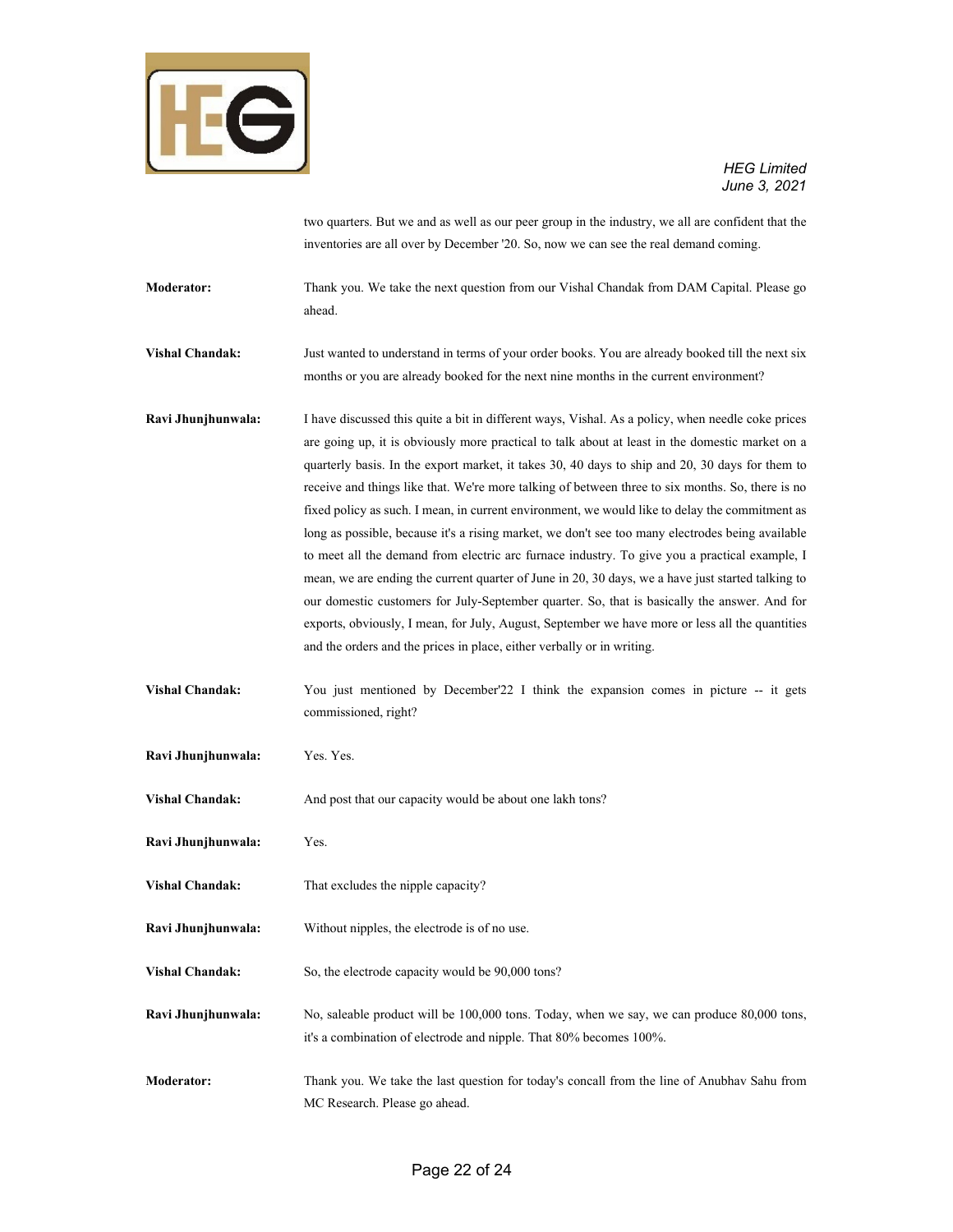

- **Anubhav Sahu:** I have a couple of questions. One is, you mentioned that imports from China for graphite electrodes have gone down by say 25% last few years. Could you comment upon what could be the possible reason for that, because I had this impression that they do have a surplus, non-UHP grade electrode. So, I thought the dumping will actually increase in this grade, but this is not the case?
- **Manish Gulati:** They are finding demand for their HP grade within China. So, to that extent, they are exporting lesser. And even within China, the prices of HP grade electrodes have almost doubled in the last one year, if you look at that the lowest level, I'm just talking purely about Chinese inside China, so they had fallen to as low as \$1600 and now they are offering in the market as per public news around \$3,000, \$3,100. So, in a year span, the lowest was about in October of last year that was the lowest point that they were selling at. And now they have raised that level to 3,000 level, which means that they're finding enough demand in their own market.
- **Anubhav Sahu:** Because earlier, the narrative was that because they lag behind their target for electric furnace. So, that's why the electrode capacity was available in advance. That's why there was a fear that there would be higher dumping in India or other markets?
- **Manish Gulati:** You remember very accurately, this is exactly what happened that they were supposed to be reaching 42% portion in the year 2020. And they are at 15%. So, when their progression of year was slower than anticipated, but their electrode capacities came in much faster because those ones were already there. They quickly put up some additional furnaces here and there. And that's the basic game before that. Now that the EF is catching up, we can see that they are absorbing more of their electrodes within China.
- **Anubhav Sahu:** You mentioned about the Greenfield facility. There is no new announcement world over for graphite electrode. But is there any other Brownfield expansion being talked about which you came to know?
- **Manish Gulati:** No, we haven't heard of any such announcement.
- **Anubhav Sahu:** So, right now, we are the only one which are going ahead with that kind of issue?
- **Manish Gulati:** Yes, yes. And as I said earlier, will be commissioning this at the latest by either the fourth quarter of next year or the first quarter of '23.
- **Moderator:** Thank you. I would now like to hand the conference over to Mr. Jhunjhunwala, for closing comments. Over to you, sir.
- **Ravi Jhunjhunwala:** Thank you, friends. I mean, we had a long and very stimulating discussion and I thank you for taking so much of interest. Some of your questions were very, very pointed. I hope we are able